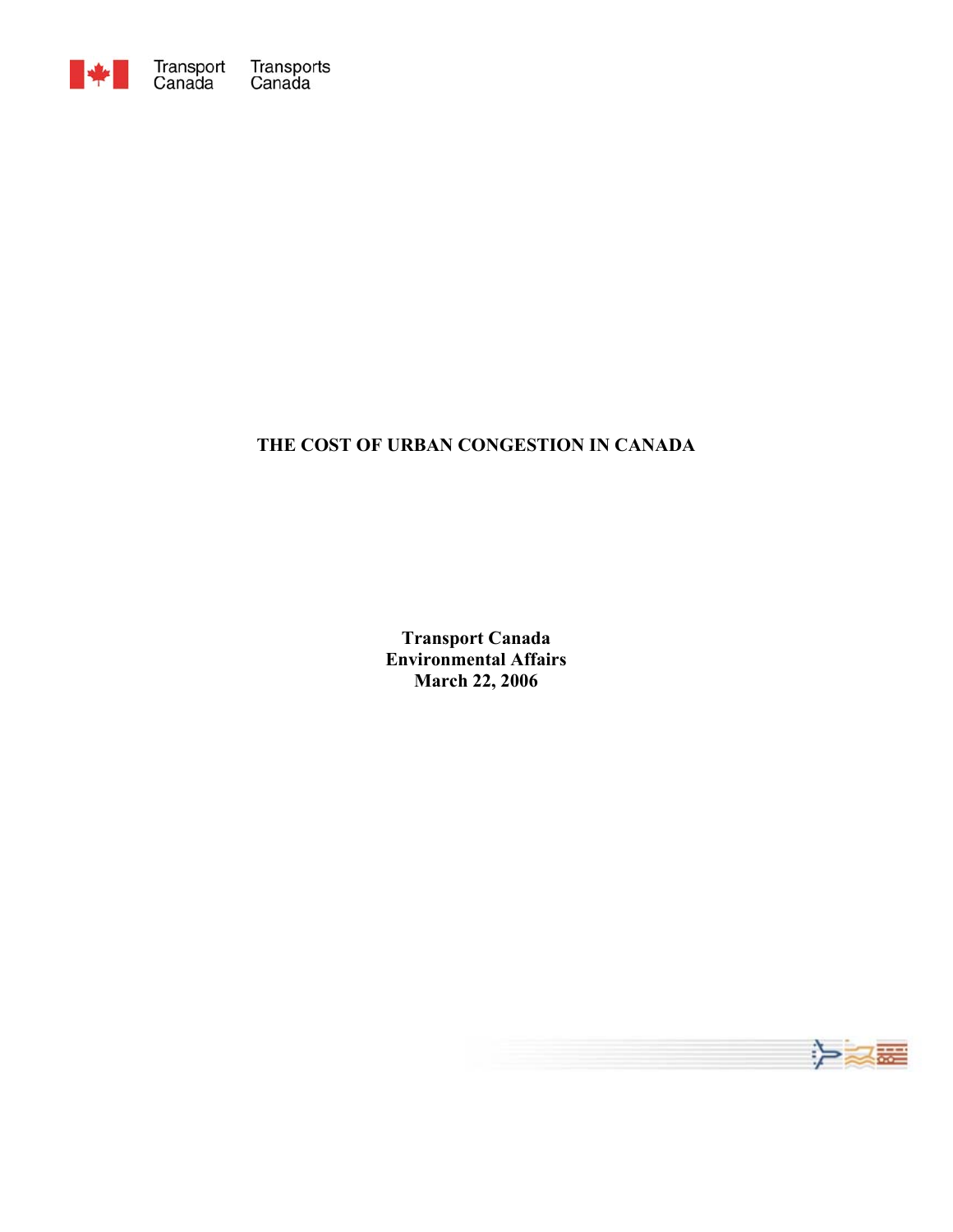# **TABLE OF CONTENT**

| 1.  |    |  |  |  |  |
|-----|----|--|--|--|--|
| 2.  |    |  |  |  |  |
| 3.  |    |  |  |  |  |
| 4.  |    |  |  |  |  |
| 5.  |    |  |  |  |  |
| 6.  |    |  |  |  |  |
| 6.1 |    |  |  |  |  |
| 6.2 |    |  |  |  |  |
| 6.3 |    |  |  |  |  |
| 7.  |    |  |  |  |  |
| 8.  |    |  |  |  |  |
| 9.  |    |  |  |  |  |
| 10. |    |  |  |  |  |
| 11. |    |  |  |  |  |
|     |    |  |  |  |  |
|     | 21 |  |  |  |  |
|     |    |  |  |  |  |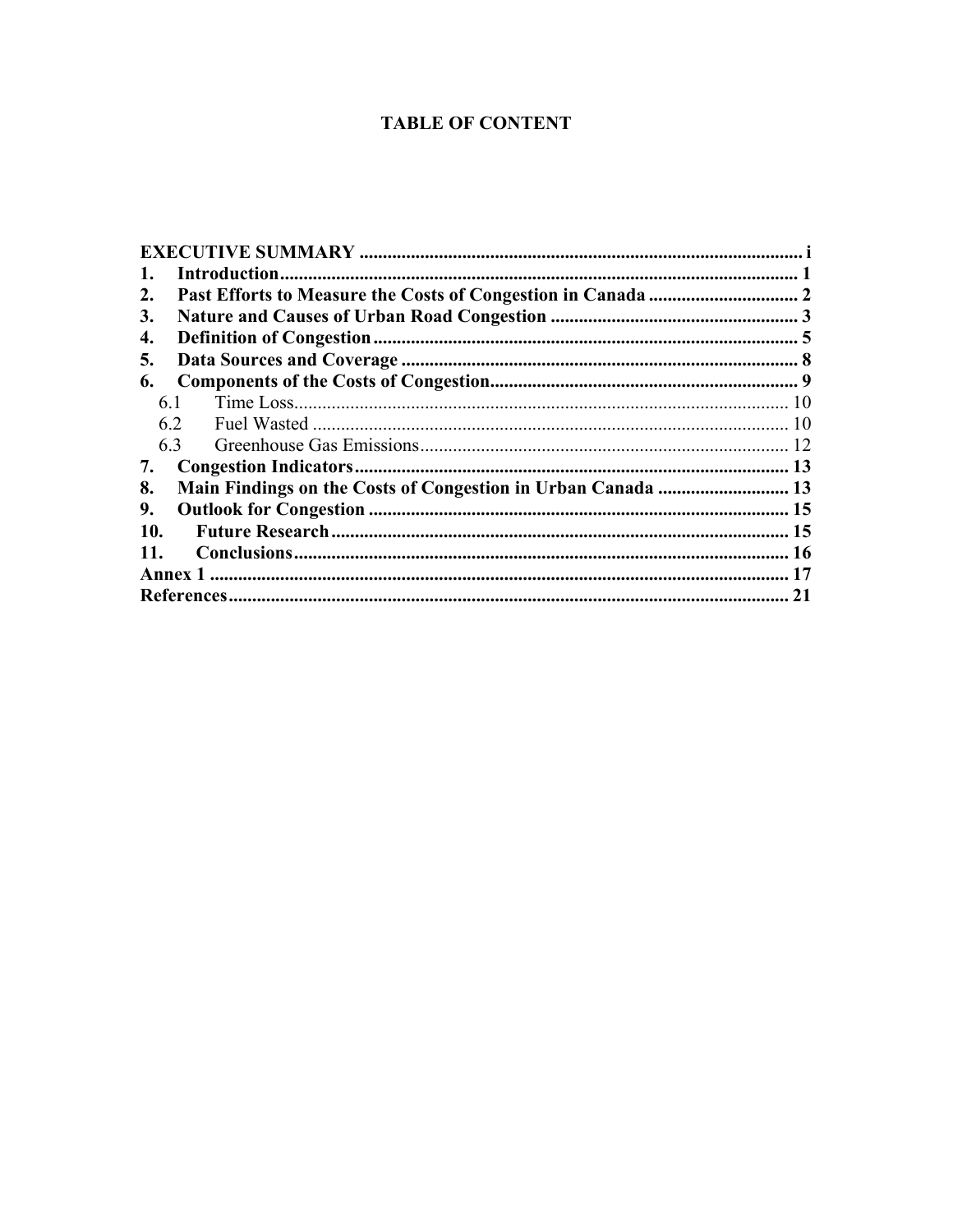#### <span id="page-2-0"></span>**EXECUTIVE SUMMARY**

 $\overline{a}$ 

*The Cost of Urban Congestion in Canada* study developed congestion indicators for the nine largest urban areas in Canada. The research required the development of common means to measure congestion and extract the requisite data for the indicators from each urban area's travel demand forecasting models. Although the models all produce the same outputs (i.e. simulations of vehicle trips), there were structural and methodological differences among them. Some of the differences are obvious - such as the definition of expressways and arterials – while others are subtle, such as the methods used to calibrate the urban models. Consequently, the differences are significant enough not to allow a simple comparison of congestion across all nine urban areas. However, such congestion indicators, if collected over time, could be particularly useful in tracking trends.

An engineering approach was used in the aforementioned study to define and to develop the congestion indicators and to estimate the social costs of congestion associated with extra time wasted due to congestion and the cost associated with greenhouse gas (GHG) emissions. The engineering approach focuses on the direct and physical characteristics of congestion based on engineering principles that link vehicle flow/traffic speed to road capacity (measured as vehicles per hour). This approach differs from estimating the cost of congestion as the "deadweight loss" or loss to society associated with excessive road use – due to the absence of proper pricing of the road infrastructure use that reflects the social cost of congestion, including the environmental and external costs of congestion. The economic approach recognizes that there is an "optimal" amount of delay (i.e. economically efficient level of congestion) caused by impeding users, and that some congestion is already internalized for some users.

The study estimates that the total annual cost of congestion (in 2002 dollars) ranges from \$2.3 billion to \$3.7 billion for the major urban areas in Canada. More than 90 percent of this cost represents the value of the time lost to auto travellers (drivers and their passengers) in congestion. The remainder represents the value of fuel consumed (around 7 percent) and GHG's emitted under congestion conditions (around 3 percent). The study estimates an increase of 1.2 to 1.4 megatonnes of GHG due to congestion every year.

It is important to note that these estimates of congestion costs are conservative, because data availability precluded the inclusion of cost associated with non-recurrent congestion (i.e. congestion caused by random events, such as bad weather, accidents, stalled vehicles and other incidents), freight transportation, off-peak congestion and other congestion-related costs such as noise and stress. More data is required to better understand their costs.

In the past, some Canadian transport authorities have attempted to measure and quantify the cost of congestion for specific urban areas. However, methods and data have varied. The recently completed Transport Canada study on congestion provides the first systematic analysis of urban congestion in Canada. In this respect, it represents a major contribution to our understanding of urban congestion in Canada.<sup>1</sup>

 $<sup>1</sup>$  The study was carried out by a team of consultants composed of Delcan (prime consultant), iTRANS and</sup> ADEC Consultants.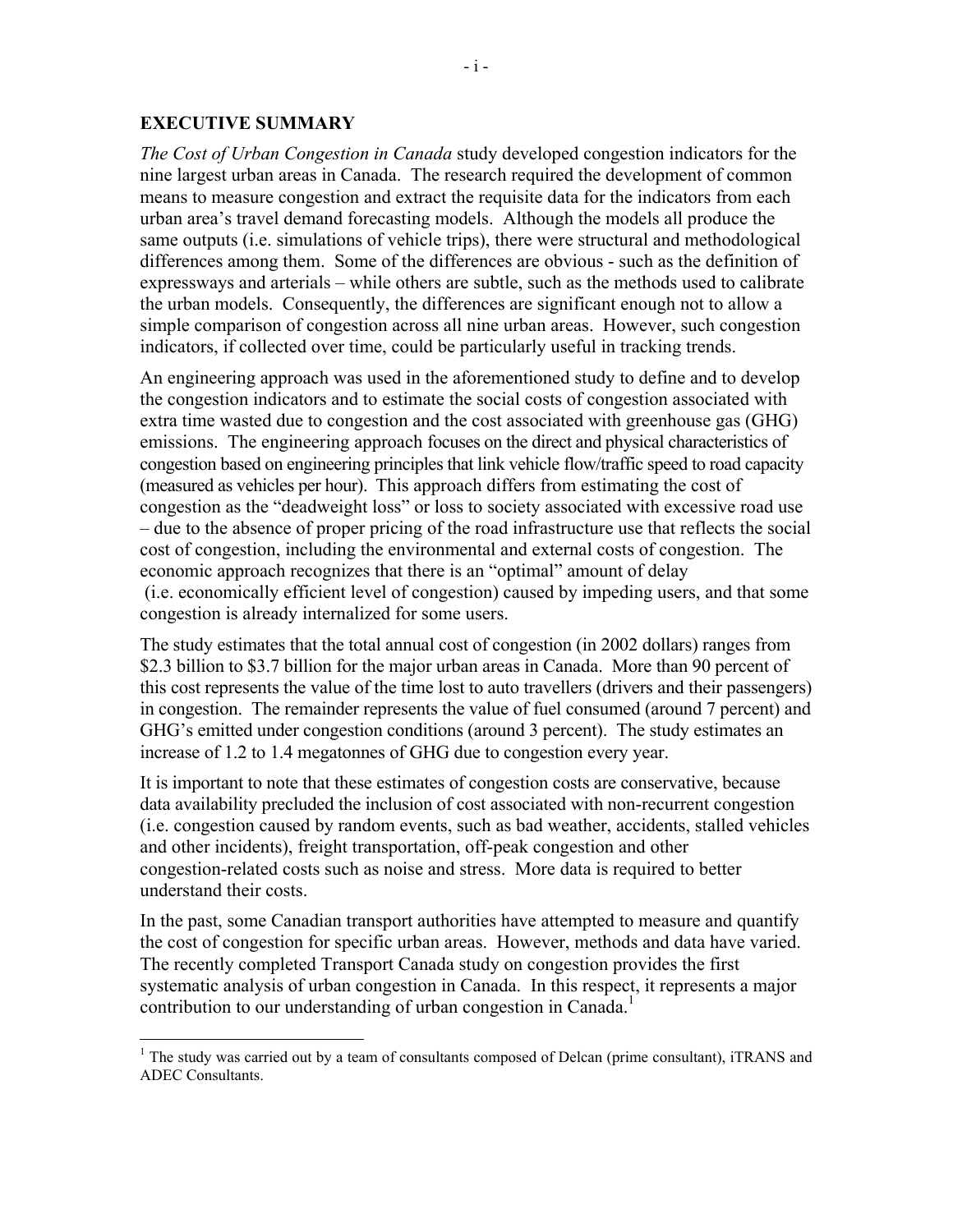### <span id="page-3-0"></span>**THE COST OF URBAN CONGESTION IN CANADA**

#### **1. Introduction**

"Congestion" is commonly cited as a major and growing urban ill. Many Canadian drivers encounter congestion and traffic jams every day, although their severity and frequency vary from area to area. Urban, regional and provincial transportation authorities aim to manage the problem through a variety of measures.

But what exactly is meant by congestion? How can it be quantified? What does it cost individuals, firms and society as a whole? Individual drivers do not have a common view and understanding of what congestion means. For some, it could mean a situation such as traffic jams with complete stops and long delays. For others, it could mean stop-start driving, moving slowly or, more broadly, the condition of traveling at less than the speed limit. Technically, congestion is in fact the saturation of road network capacity due to regular or irregular reductions in service quality, exemplified by increased travel times, variation in travel times and interrupted travel.

The research asks two questions that are important to the ways in which urban transportation authorities and decision-makers can address congestion:

- Why is it important to understand congestion?
	- o Research in the United States (U.S.) and Europe has demonstrated that an understanding of congestion (what it means, how it can be measured) is fundamental to being able to allow urban authorities to develop solutions to congestion. Thus, this study represents only a first step, albeit an important one on this subject, by suggesting a methodology that Canadian municipalities could use to develop their own congestion estimates. This could, if data is collected on a regular basis, be useful in tracking congestion trends.
	- o It follows that an understanding of the costs of congestion that is, the manifestation of congestion's impacts on travelers and on society at large – allows potential solutions to be developed in the full context of urban goals, such as improved quality of life, increased productivity, etc.
	- o The interest in measuring congestion and its costs does not imply that the only 'solution' is for urban authorities to build more roads and highways: rather, this measurement may provide a basis for understanding how congestion can be incorporated explicitly into urban authorities' assessments of their own transportation plans (whether these involve roads, or whether they are transit, transportation demand management schemes or other alternatives to driving).
- How to comprehensively measure congestion?
	- o The development of indicators of congestion could significantly improve decision-making and could contribute to the development of a more sustainable transportation system, particularly in the urban sector. A key product of this study is the development of a methodology that transportation authorities could use to consistently assess the congestion reduction benefits of alternative transportation proposals, including proposals for public transit, transportation demand management and other ways to reduce the demand for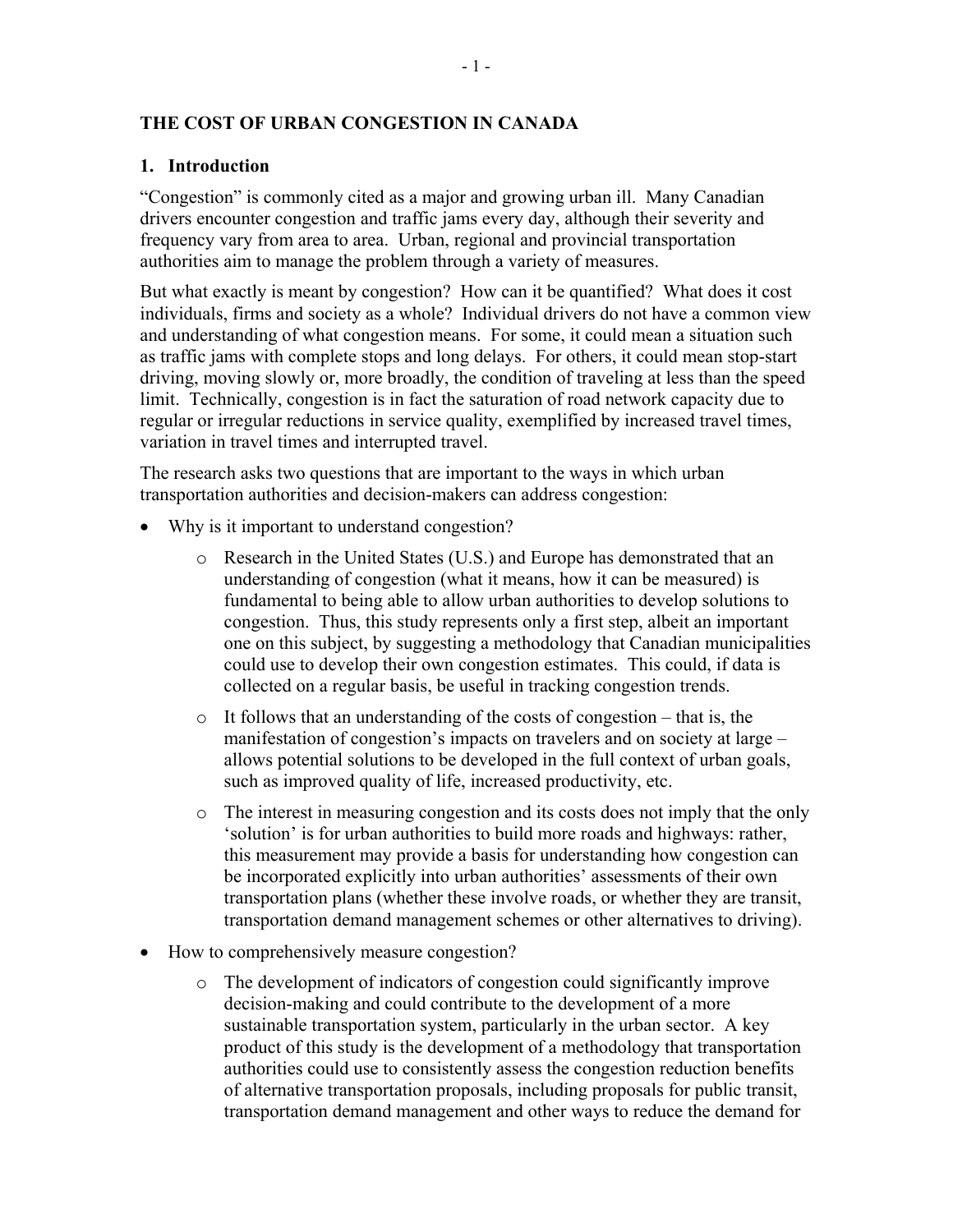<span id="page-4-0"></span>auto travel, as well as ways to better manage traffic (such as Information Transportation Systems). The promotion of better ways to meet and manage transportation demand (as opposed to continued expansion of the road and highway network) has been a common theme of the transportation plans of most Canadian urban areas for several years. The end result could be a transportation system that operates efficiently and that meets mobility needs without jeopardizing quality of life.

The rest of this paper summarizes the main findings and conclusions of the study. Section 2 is a short overview of past efforts made by individual cities to measure the cost of urban congestion within their own jurisdiction. In section 3, the main two generic causes of traffic congestion – recurrent and non-recurrent congestion are described. Section 4 explains the definitions of congestion from two main perspectives – the definition based on engineering principles that link traffic flow to road capacity, and the economic interpretation of congestion as an externality and its implications for evaluating congestion costs. Section 5 focuses on the sources of data used by the study and coverage. In section 6, the three main components of the costs of congestion included by the study – time loss, fuel wasted and air pollution – are described. Section 7 presents the various indicators developed for traffic congestion. In section 8, the estimates of various components of the costs of congestion covered by the study are presented. Section 9 focuses on the expected growth of traffic congestion in Canada based on major economic drivers. Section 10 summarizes the main recommendations made by the study in terms of congestion-related data and modeling needs. Lastly, section 11 presents conclusions and final observations.

#### **2. Past Efforts to Measure the Costs of Congestion in Canada**

Governments at all levels recognize that addressing congestion is an important part of implementing urban transportation plans and meeting national, provincial and local transportation sustainability goals. However, the ability to measure congestion – that is, to quantify – and value it is a fundamental first step in being able to address it.

In the past, there have only been some isolated attempts in Canada to measure the cost of congestion in specific urban areas, but there is no routine measurement, or national estimate.

By far the most comprehensive estimate of the cost of congestion has been prepared for the Montréal region. The Ministère des Transports du Québec (MTQ) conducted two studies to calculate the costs of congestion in that region. The first estimated the economic cost of traffic congestion at around \$502 million per year in 1997 dollars (based on 1993 traffic data). The cost of congestion included three main components: delay costs (time wasted under congested conditions), vehicle operational cost (fuel wasted) and an imputed cost for excessive pollution cost due to traffic congestion for passenger vehicles, trucks and city buses. In 2000, MTQ updated its estimates, generally applying the same methodological approach to new data from a 1998 regional origin-destination survey, and estimated the annual costs of congestion for Montréal at around \$600 million (in 2000 dollars).

In 2001, MTQ recalibrated its travel demand forecast model (based on the 1998 data). Using the new tool, a MTQ report estimated in 2004 that the total cost of congestion for the Montréal region was about \$779 million per year (in 1998 dollars). The most recent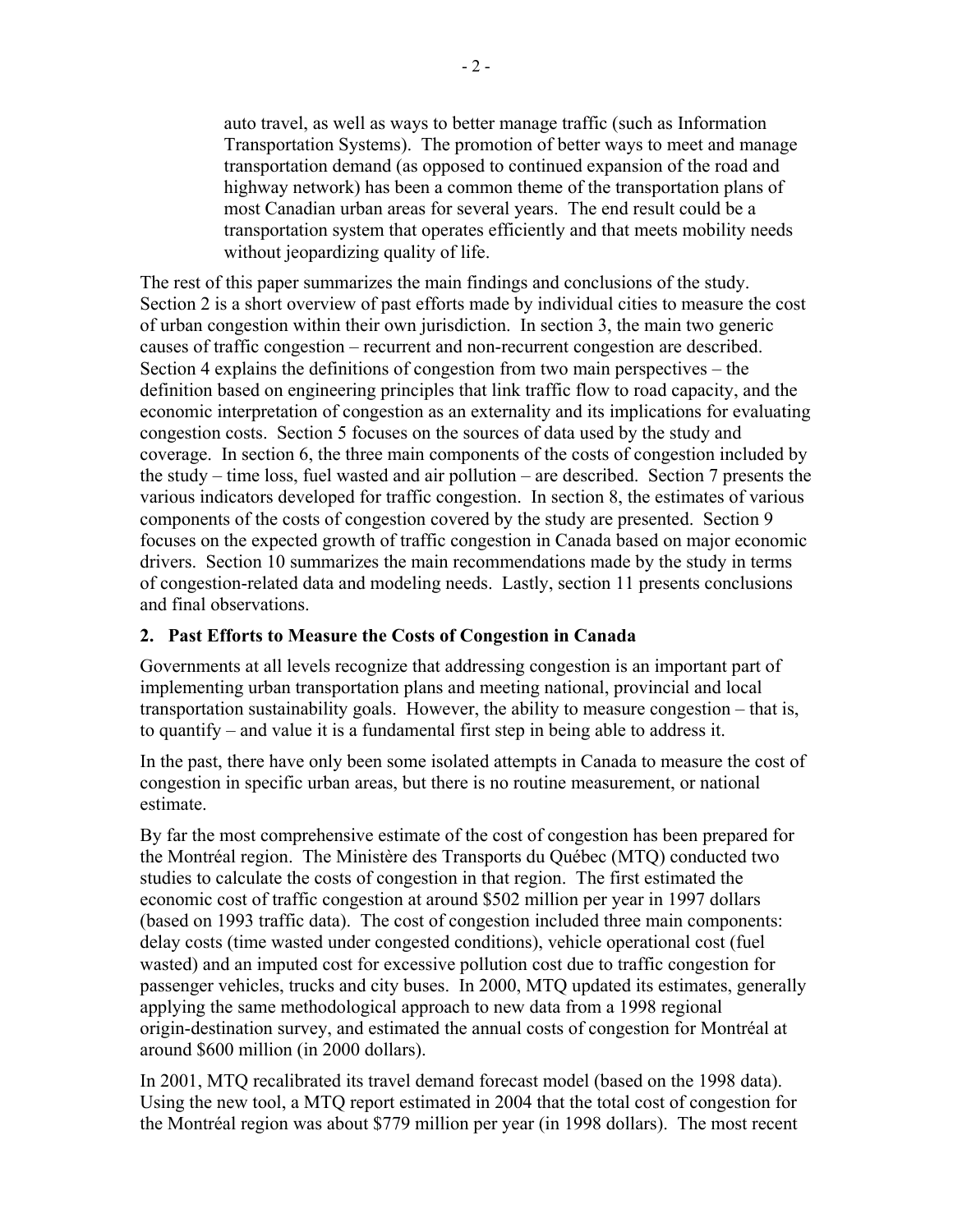<span id="page-5-0"></span>MTQ study reports that congestion in Montréal, measured in term of vehicle-hour delay, increased by 54 percent between 1993 and 1998 due to the saturation of some parts of the network. This affects the performance of the overall network. According to the report, the cost of congestion in the Montréal region has increased from \$498 million to \$779 million (in 1998 dollars).

The cost of congestion in Toronto was estimated around \$1.8 billion (in 1997 dollars) per year according to the "1988 Goods Movement Study for Metropolitan Toronto" for the freight sector. The report does not give many details on the methodology used to estimate the cost.

The Regional Office of Transport Canada in British Columbia estimated that the cost of congestion for commuters in the Lower Mainland/Vancouver was approximately \$680 million (in 2001 dollars). Transport Canada (the Regional Office) derived its estimates from the Translink travel demand forecast model. In 1998, the British Columbia Trucking Association (BCTA) estimated that congestion imposed a cost of \$519 million on commercial vehicle operators, not including social costs, such as air pollution (in 1999 dollars). If these costs were additive, the total cost of congestion in Vancouver would therefore be, including both truck and general traffic, approximately \$1.2 billion (in 1999 dollars).

The studies showed that the cost of congestion is substantial, and can be measured in billions of dollars, and is possibly increasing significantly. However, there are inconsistencies in the methods and data upon which these studies were based.

### **3. Nature and Causes of Urban Road Congestion**

When measuring congestion, it is important to distinguish between two types of congestion, according to their generic causes: recurrent congestion and non-recurrent (incident) congestion. The study entitled *The Cost of Urban Congestion in Canada*  focuses on the former. An understanding of recurrent congestion is required before nonrecurrent congestion can be analyzed.

*Recurrent congestion* occurs mainly when there are too many vehicles using the limited space on the road network at the same time, consequently reducing traffic speed and increasing personal commuting time. Typically, it occurs during weekday morning and afternoon peak periods, when most people go to work and return home at around the same time, since the common work schedule has a narrow window of flexibility. This reflects the fact that much of the demand for travel peaks at a precise time of day, and peak demand also appears in the consumption of energy and water, etc. Consequently, in larger urban areas, the peak periods can range from 6:00 to 9:30 a.m. and from 3:30 to 7:00 p.m. In smaller urban areas, the peaks may have a shorter duration (one or two hours).

Of interest is the growing recurrent congestion that occurs during off-peak periods (i.e. at other weekday hours and even on weekends). This reflects, in part, a rapid growth in off-peak travel (often growing faster than peak-period travel). One manifestation of this is the fact that certain sections of expressways in Toronto and Montréal are regularly congested between the peak periods, essentially operating under all-day-peak period conditions.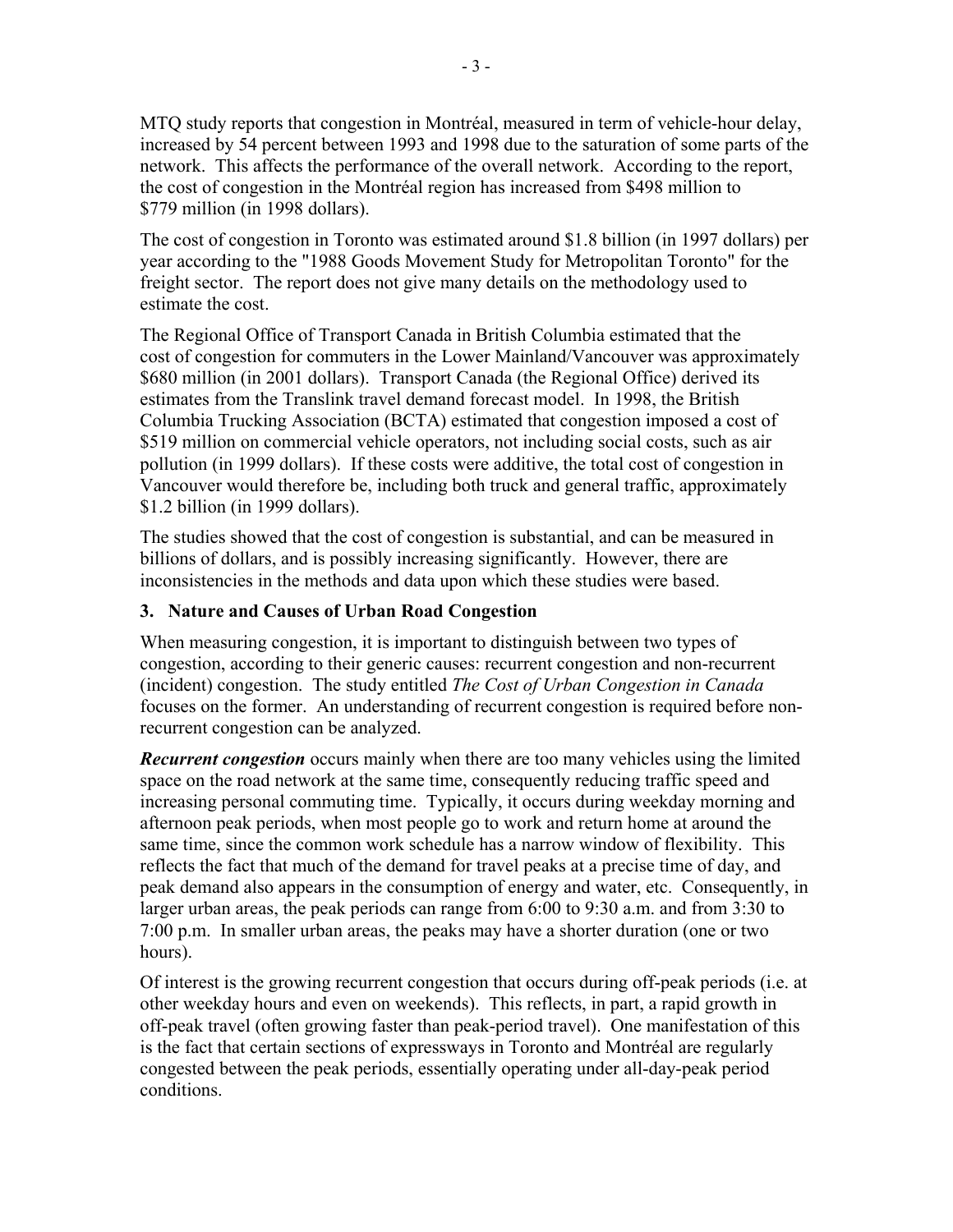The underlying factors generating recurrent road congestion hinge on rapid growth in population, urbanization and related growth in car ownership and use. In the decade from 1993 to 2003, Canada's population grew by 2.7 million, or 9.3 percent, spurred notably by immigration of nearly 2.2 million. The urbanized proportion of the population grew from 77 percent to 80 percent, and growth was faster in the larger metropolitan areas, with those of over 100,000 population experiencing growth of nearly 16 percent during the decade.

In 2003, around 65 percent of Canada's population, or about 20 million people, lived in the nation's 27 census metropolitan areas, up slightly from 61.8 percent in 1993. Growth was concentrated in four large urban regions: the extended Golden Horseshoe,<sup>2</sup> Montréal and adjacent region, the Lower Mainland and southern Vancouver Island and the Calgary-Edmonton corridor.

During the period, growth was particularly rapid in the metropolitan areas of Vancouver, at 23 percent, and Calgary, at 27 percent. By far the largest absolute increase in population took place in the metropolitan area of Toronto, where population grew by over  $900,000$ , or 21.5 percent, in the past decade.<sup>3</sup>

Motor vehicles in use have also continued to increase faster than the total population; the fleet of cars and trucks combined rose by 13 percent during the past decade up to 2003. Statistics reporting trends for total national vehicle use suggest that total vehiclekilometres grew at least as fast as the vehicle fleet. Truck traffic has grown even faster than private vehicle traffic during the last decade and a half, under the unprecedented stimuli of deregulation, North American Free Trade and continued innovations in logistics management (e.g. "just-in-time" delivery).

The other main source of traffic congestion is what is called *non-recurrent congestion* associated with random conditions or special and unique events. The four main causes of non-recurrent congestion are: traffic incidents (ranging from disabled vehicles to major crashes), work zones (which slow traffic), weather and special events. Because of the random character of this type of congestion, non-recurrent congestion is more difficult to predict and to address. The impact of non-recurrent congestion on predictable and reliable travel time could be important. The reliability and predictability of travel time is of utmost importance to the public, the shipping industry and the economy in general. Variability of travel time leads to costly uncertainty for commuters and, in particular, for goods transporters who must meet fixed delivery schedules. Less variability in travel times can be even more important for the public that length of travel time.

The ability to identify and to measure different types of congestion, including the non-recurrent type, is key to developing appropriate mitigation solutions and policy responses. In the U.S., a preliminary assessment by the Federal Highway Administration

1

<sup>&</sup>lt;sup>2</sup> This region consists of the urban centres of Oshawa, Toronto, Hamilton and St. Catharines-Niagara, plus Kitchener, Guelph and Barrie. It accounted for 59 percent of Ontario's population and 22 percent of the nation's population in 2001. Almost one-half of Canada's total population growth occurred there.

<sup>&</sup>lt;sup>3</sup> Annual Demographic Statistics, Statistics Canada 91-213-XIB2004000. Information on census is also available at Statistics Canada website.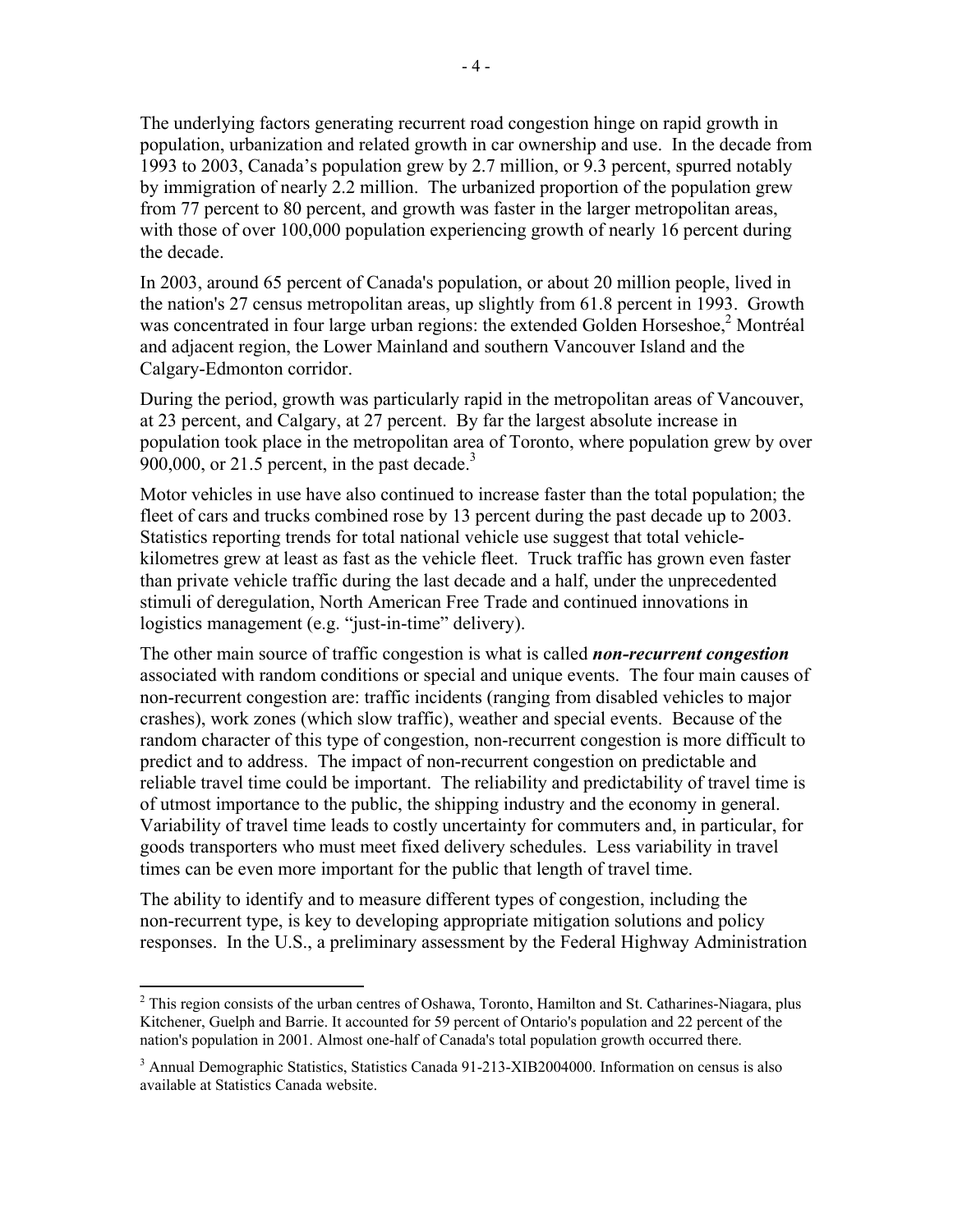<span id="page-7-0"></span>estimates that roughly half of the congestion experienced by Americans is due to non-recurrent congestion caused by temporary disruptions. The lack of data on incidents, in combination with the scarcity of travel time data, forces some agencies to find proxy solutions to measure non-recurrent congestion. For example, the Washington State Department of Transport estimates that non-recurrent delay generally comprises between 30 and 50 percent of all peak-period delay. This estimate assumes that "incident-related trips" are any trips that take twice as long as a free-flow trip.

The lack of coherent incident sets that could be correlated to travel time makes the estimation of non-recurrent congestion somewhat cumbersome. In some areas, where data is readily available, the challenge lies in linking the data together while selectively filling gaps. Annual traffic count programs, traffic studies and police accident reports often contain a plethora of traffic information that can be readily available for use. However, this data typically is not compiled in a format that is usable for congestion analysis; nor are the different data sets necessarily consistent with each other. An inventory of available data and its sources should be developed to identify any gaps or limitations. Once these gaps and limitations have been identified, a plan can be coordinated that would fill in the missing information and develop estimates for non-recurrent congestion. The study recognizes the importance of measuring nonrecurrent congestion to fully reflect the cost of all types of congestion. However, given the above challenges in terms of data availability, non-recurrent congestion was not the subject of the study. In this regard, Transport Canada has recently completed research that examines different methods that could be used to estimate non-recurrent congestion using existing data. $4$ 

#### **4. Definition of Congestion**

In assessing the cost of congestion and measurement approaches, a distinction should be drawn between private and social costs. Individually, people define congestion differently depending on their own experience or situation. However, time delays and fuel wasted generally constitute key impacts as far as individual drivers are concerned. Other private costs, such as increased stress level or noise, could also be important to some individuals. The notion of social costs indicates that congestion caused by the volume and density of traffic that reduces speeds, and consequently imposes delays on all drivers, imposes an economic cost on society as a whole – in terms of productive time lost and increased fuel consumption, vehicle operating and related costs incident risk, air pollution and GHG emissions. This study is an attempt to assess the social cost of congestion.

Technically, there is no consensus on a specific definition of congestion. Transport Canada recognizes that there are alternatives. The consultant study adopted the following definition, in consultation with urban and provincial transportation experts:

*"Congestion is the inconvenience and increased costs that travellers impose on each other while using their vehicles, attempting to use the road network at the same time, because of the relationship that exists between traffic density and speed (with due consideration of capacity)."* 

 $4$  See Krigger, D. 2005.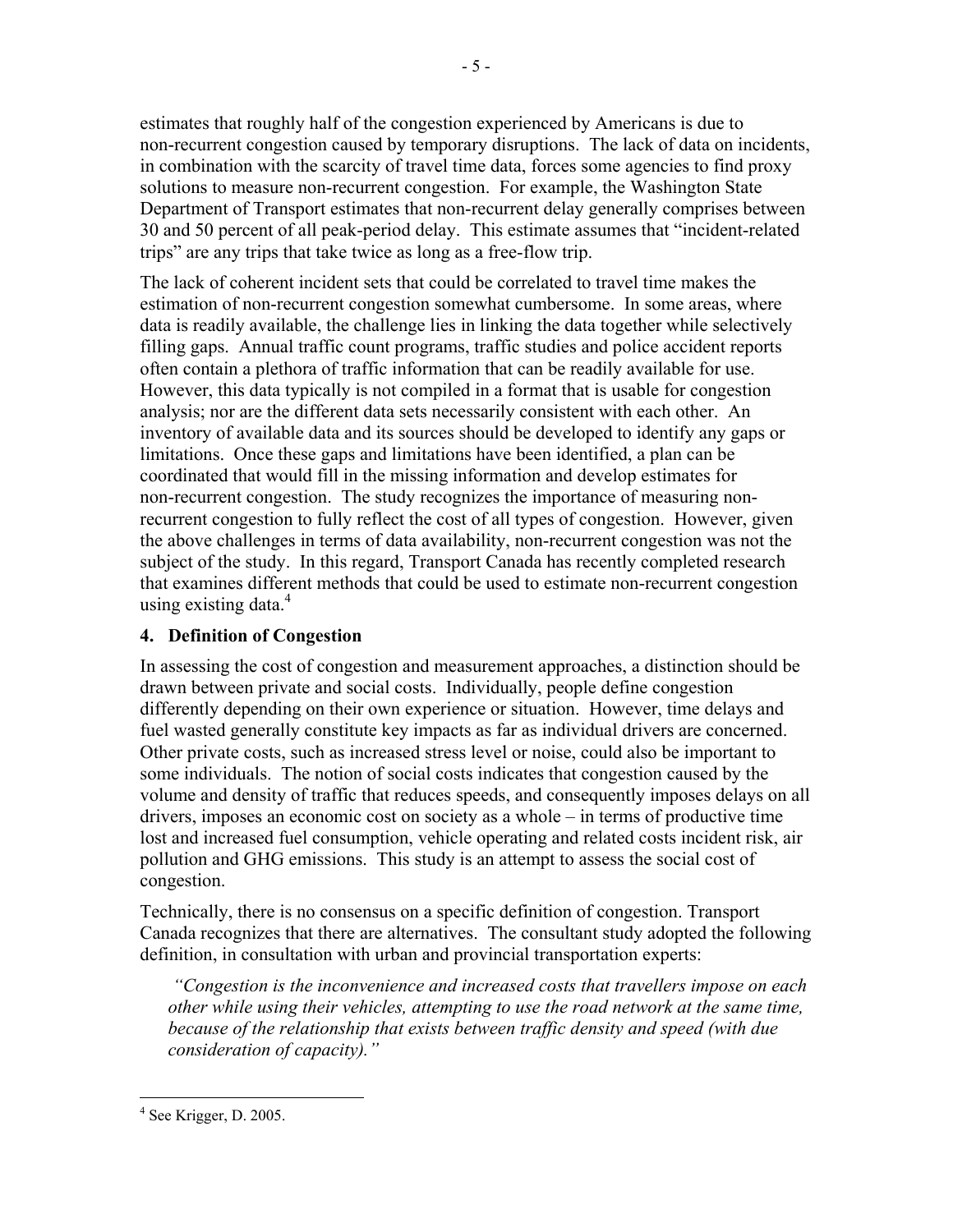This definition is consistent with theoretical engineering principles that link *vehicle flow* (actual throughput, measured as vehicles per hour) to *road capacity* (available capacity for throughput, measured as vehicles per hour). This provides the basic reference for the engineering analysis of congestion; that is, explaining congestion according to the physical characteristics of the road. Traffic streams are described by three variables: density k (vehicles per lane per kilometre), speed v (km/h) and flow q (vehicles per lane per hour). Traffic flow is the product of traffic density (vehicles/km) and speed (km/h), so these three variables are related by the equation  $q = kv$ . All things being equal, as more vehicles enter the same road, traffic density increases, travel speed falls and travel time increase. This is the fundamental traffic flow principle on which the *engineering approach* bases its definition of congestion.

From an economic point of view, traffic congestion occurs when the cost of travel is increased by the presence of other vehicles. The congestion externality arises because additional road users increase travel times for other vehicles. Travel time increases because increased traffic density forces drivers to go slower due to the reduced gap between vehicles, because greater attention is required to drive safely, or because queuing might occur at junctions or bottlenecks. The externality of congestion differs in some respects from most other examples of externalities. By definition, externalities refer to costs (or benefits) that are not market-priced and accrue to third parties as a result of actions taken by individuals. In contrast to environmental and noise externalities, congestion externality costs are internal to the transport sector as a whole, so they are considered an *intra-sectoral* externality. In their decision-making process, motorists recognize the higher time costs they face during road congestion, but they do not recognize that they impose delay costs on other motorists on the road. Motorists do not perceive themselves as a cause but rather as a victim of congestion. In a sense, the externality is internalized in the aggregate, a form of collective internalization unlike most other externalities.

Economically efficient pricing requires that market prices appropriately reflect social costs, not solely private costs. Any implementation of measures attempting efficient pricing must rely on estimates for all elements of social marginal cost, including external costs. Congestion costs are a crucial component of the social cost. From an economic efficiency perspective, the crucial issue is to distinguish between the external element of the cost of congestion and the total or average cost of congestion. The total cost of congestion is borne by the sum of users themselves. However, under congestion conditions, each additional user inflicts costs on other users. The external element, the costs inflicted on others, is the relevant part for pricing purposes. Additional users of transport infrastructure impose costs on other transport users as well as on themselves through congestion.

In terms of measurement, from an economic standpoint, the cost of congestion has a precise meaning only if it refers to an optimal situation based on a determined level-of-service objective accompanied by the full economic price of this level of service. In other words, the congestion that is observed is compared to an optimal traffic level. Therefore, an alternative method to consider is to measure the congestion that would be eliminated by efficient congestion pricing, where such efficient pricing included the marginal external costs associated with congestion, including the costs of delays, wasted fuel, additional costs due to additional use of vehicles, accidents and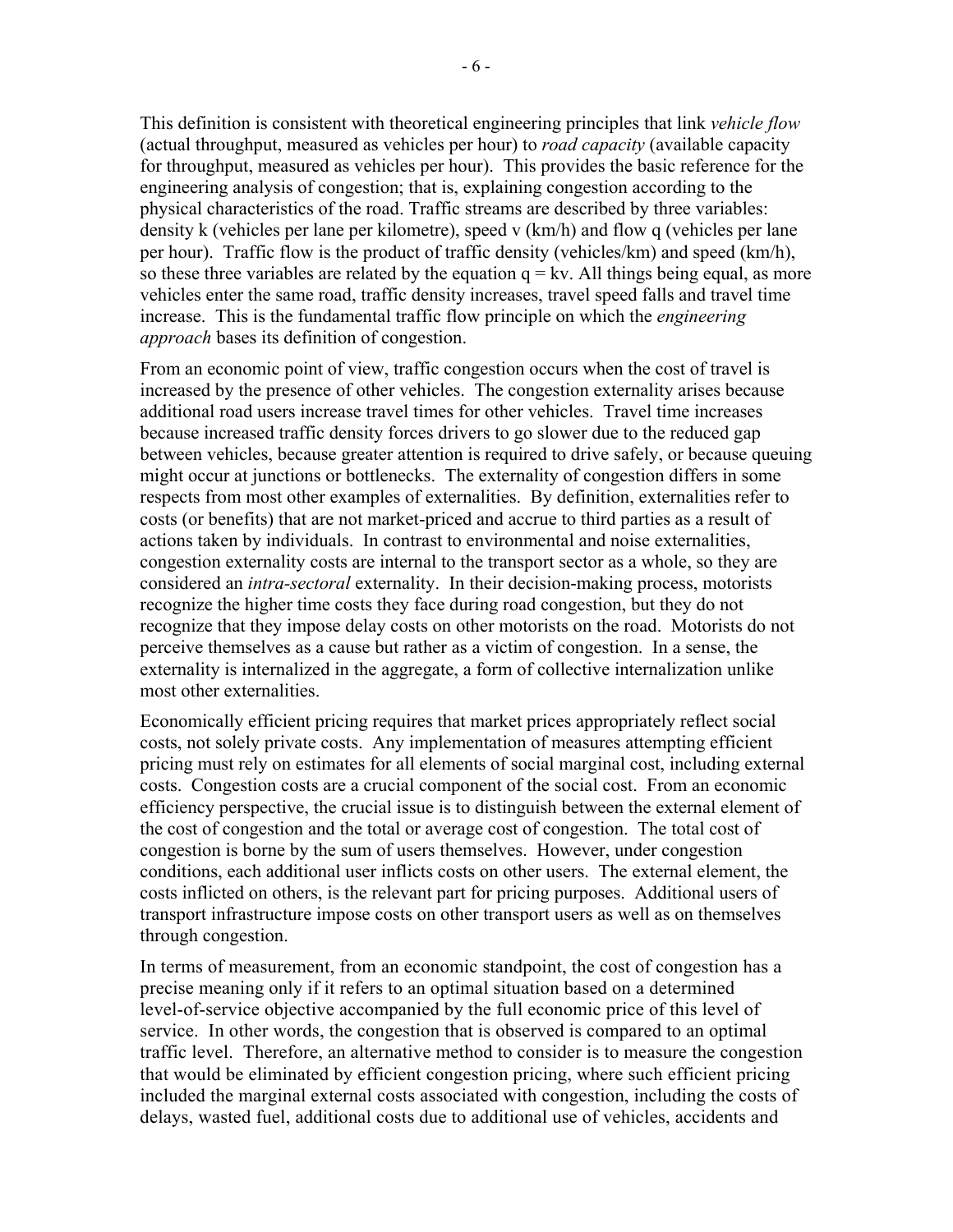environmental damage imposed by users on others. Remaining congestion, as well as remaining accidental and environmental damage and other costs, would be "efficient" in the sense of being internalized and accepted by users. In choosing instruments for congestion reduction, it is useful to differentiate between this "external" congestion and "internal" or "potentially-internalized" congestion.

With respect to recurrent congestion measurement, among practical measurement systems around the world, the most common measurement of congestion includes all traffic delay beyond "free-flow"<sup>5</sup> or unimpeded conditions. This is the approach used by the Texas Transportation Institute (TTI) in their "Urban Mobility Report", which provides annual congestion statistics for major cities in the U.S. Some other studies estimate actual network speeds and travel times over the course of a day using technology generated data such as Global Positioning System (GPS), speed cameras and floating cars, and compare them to speeds and travel times when volumes are lowest. However, the more common method relies on traffic volume data on specific road sections (that are usually more readily available and are expanded statistically to represent other roads), and estimates speeds and travel times for each section and each time period based on standard speed-flow relationships with geometric characteristics then compares them to free-flow times. That is the TTI approach, using data for sections of highways and arterials in U.S. urban areas that is recorded in the Federal Highway Administration's Highway Performance Monitoring System.<sup>7</sup>

The most frequently expressed challenge to this common method is that free-flow speed is not the most environmentally sustainable or economically efficient target for network capacity provision, and therefore not a reasonable policy objective, since:

- a) Maximum flow occurs only at speeds lower than free-flow (as shown in standard speed-flow relationships);
- b) Capacity expansion is "lumpy" and expensive, so the life cycle of an investment typically involves an initial period with excess capacity, and free-flow speeds, followed by growing congestion with traffic growth, up to the point at which additional expansion is warranted, so the average condition will involve some congestion;
- c) Economically efficient congestion pricing would leave a substantial amount of congestion, eliminating only the external part of the congestion costs; and
- d) Drivers expect a certain degree of quality service from the road network, but this degree depends upon the real and perceived cost of road use in congested conditions. The bottom line is that most drivers may accept a certain level of congestion as long as any given trip could be completed safely, within a reasonable and predictable time and with minimum interruption.

1

<sup>&</sup>lt;sup>5</sup> Free-flow is the condition of traffic when there is no interference from other vehicles on the road; consequently there is only one vehicle on the road or other vehicles are far enough away so as not to be a constraint for the driver. Drivers can travel freely at the speed they wish.

 $6$  The complete Urban Mobility Report can be found on-line at http://mobility.tamu.edu/ums/.

 $<sup>7</sup>$  The Federal Highway Administration's Highway Performance Monitoring System (HPMS) is a database</sup> of operational performance measurements for the transportation system in the US. The HPMS is a comprehensive database built from annual reports submitted by State departments of Transportation to the Federal Highway Administration as a minimum requirement to apply for federal funding.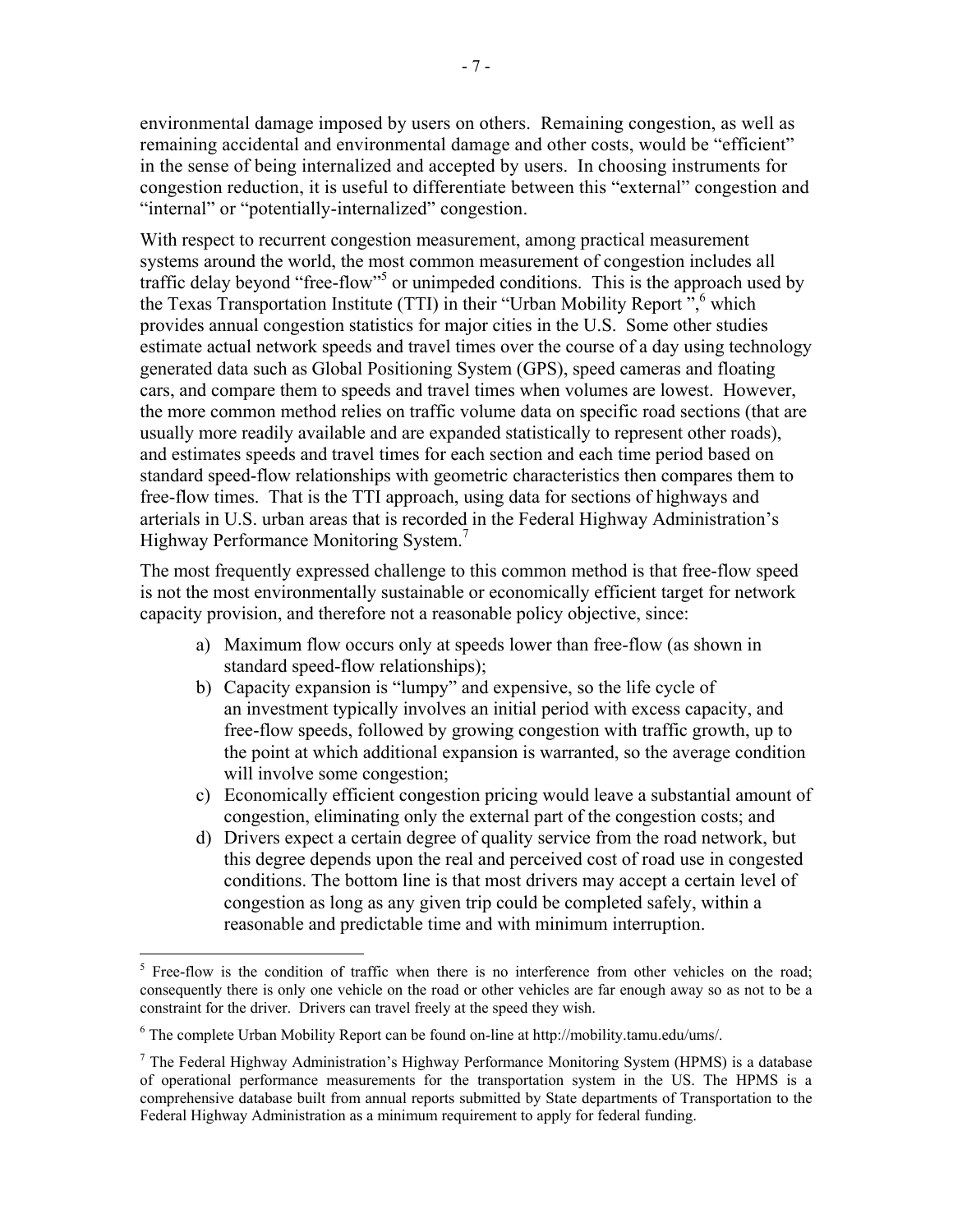<span id="page-10-0"></span>Practical alternatives are not easy to suggest, which explains why delay from free-flow continues to be used in the U.S. An alternative has been proposed by the MTQ in its Montréal studies, in an attempt to measure the social cost of recurring congestion for the Montréal region. This suggests that users expect and accept congestion in peak hours on their normal routes, but that a threshold exists beyond which it becomes "unacceptable". For practical estimation purposes, the study chooses a threshold of 60 percent of the posted speed limit – i.e. 60 km/h for highways or expressways with posted limits of 100km/h and 30 km/h for urban arterials with posted limits of 50 km/h. Then the study estimates congestion delays and costs by comparing speeds on the Montréal network with these thresholds.

The choice of threshold is somewhat subjective, because it must take into account local perceptions of congestion, but it is believed to give a more sustainable target for congestion reduction than free-flow.

Building from the aforementioned recent work by the MTQ in Montréal, the study estimates congestion based on the threshold approach and uses data output from travel demand forecasting models (generally, the so-called EMME/2 models), in most cases conventional four-stage models developed and used by most large Canadian cities (or derivatives of them, such as the "MOTREM" model used in Montréal). The urban models used by the cities allow speeds and travel times to be synthesized on the urban networks from traffic volume and origin-destination data, and compared to free-flow, or any chosen threshold speeds. The main limitation of these models is that they only model a single peak-hour activity (Edmonton and Calgary are exceptions), although they are still useful for estimating the total additional delays caused by traffic congestion and could permit comparisons over time.

Because of the sensitivity of the estimates to the pre-determined threshold, the study examines three threshold values: 50 percent, 60 percent and 70 percent of free-flow speeds for both expressways and arterials. The study recognizes that although free-flow conditions can be fixed, the percentage of free-flow speed that represents the threshold varies according to local conditions (quantitatively) and local perceptions (qualitatively). There is no single 'acceptable threshold' for all municipalities and for a given network.

### **5. Data Sources and Coverage**

Outputs from the travel demand forecasting models in each urban area were used as a key source of data. Because the data originates in these urban models, a consultative approach was developed to collect the data and agree on measurements and indicators. As part of this effort, seven technical meetings were held with the municipalities involved. This consultative work permitted the definition of expressways and arterials, and identified differences in data definition, modeling methods and gaps in the available data. With the cooperation of the urban authorities, it was possible to collect the relevant data and to develop a consistent set of measurements for this research. The research applied the resultant congestion measurements and indices to Canada's nine largest urban areas (from east to west, these are Québec City, Montréal, Ottawa-Gatineau, Toronto, Hamilton, Winnipeg, Calgary, Edmonton and Vancouver). The nine urban areas represented just over half (51 percent) of Canada's population in 2003.<sup>8</sup>

 $\overline{a}$ <sup>8</sup> *Annual Demographic Statistics*, Statistics Canada, 91-213-XPB.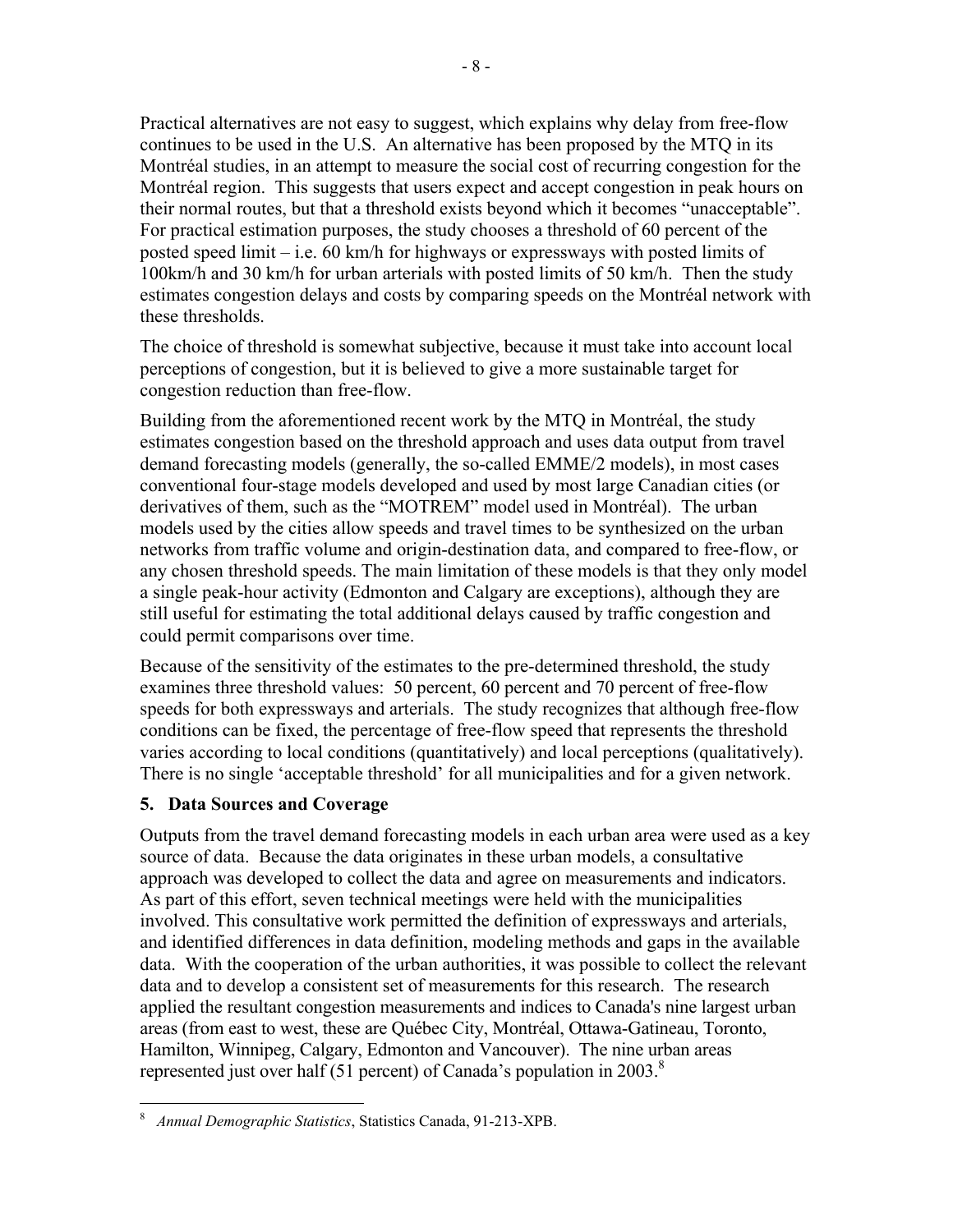<span id="page-11-0"></span>In terms of coverage, the study estimates traffic congestion for freeways and arterials and delays for passenger vehicles only. Collectors and local streets, by definition, are assumed not to have pervasive congestion<sup>9</sup> and they are often not depicted in model networks at all. They are treated in the abstract (e.g. one link can represent several parallel local streets) or lack any reference traffic counts.

An expressway is a facility that serves only through traffic, with no access to abutting properties. Access is controlled and, generally, limited to ramp locations. Expressways feature uninterrupted traffic flow, i.e. there are no signalized or stop-controlled at-grade intersections. Such facilities typically have two or more lanes for the exclusive use of traffic in each direction and a divided cross section, and generally have posted speed limits of 90 km/h or higher.<sup>10</sup> On-street parking or stopping is prohibited at all times.

An  $\arctan^{-1/2}$  is a signalized facility that primarily serves through traffic and provides access to abutting properties as a secondary function (although intense roadside development can generate friction to traffic, thus impeding speeds along the arterial). Arterials have interrupted traffic flow, with signalized intersections spaced at distances of up to 3 kilometres or less. Arterials can have multiple lanes and can have a divided or undivided cross section. Posted speed limits typically range between 50 km/h and 90 km/h.

Because the urban models only model peak-hour travel, the congestion indicators developed in the study and the costs of congestion include only peak-hour congestion.

Truck traffic data is only available for a small number of urban areas. None of the models accounts for other vehicles in the traffic mix such as taxis, emergency vehicles, and light-duty vehicles used for commercial activity. Consequently, these vehicles are excluded from the scope of the study.

#### **6. Components of the Costs of Congestion**

 $\overline{a}$ 

The potential effects of traffic congestion are many: time loss, productivity loss, change in accident frequency and characteristics, increase in air pollutants and GHG emissions, increased vehicle operating costs and increased noise nuisance. These consequences represent a loss of scarce resources, which can amount to a significant value. At a certain level of severity, these consequences could explain the location and relocation of land-based activities (i.e., industries, businesses, retail establishments, etc.) as well as the choices of individuals to relocate their homes or even to change jobs or schools. Most of these effects are externalities, meaning that they are not integrated in the travel market; there is no direct market price attached to them and they are not the object of a conscious exchange between parties.

<sup>&</sup>lt;sup>9</sup> MTQ's costs of congestion research in Montréal found that 95 percent of the region's congestion occurred on expressways and arterials.

 $10$  The majority of expressway links in the (urban) centre of the Island of Montréal have posted speed limits of 70 km/h. Technically, they cannot be classified as expressways; however, in fact, under free-flow conditions, vehicles tend to travel at 'expressway' speeds (i.e., well above the posted limit).

<sup>11</sup> These definitions were drawn from the *Highway Capacity Manual* (2000).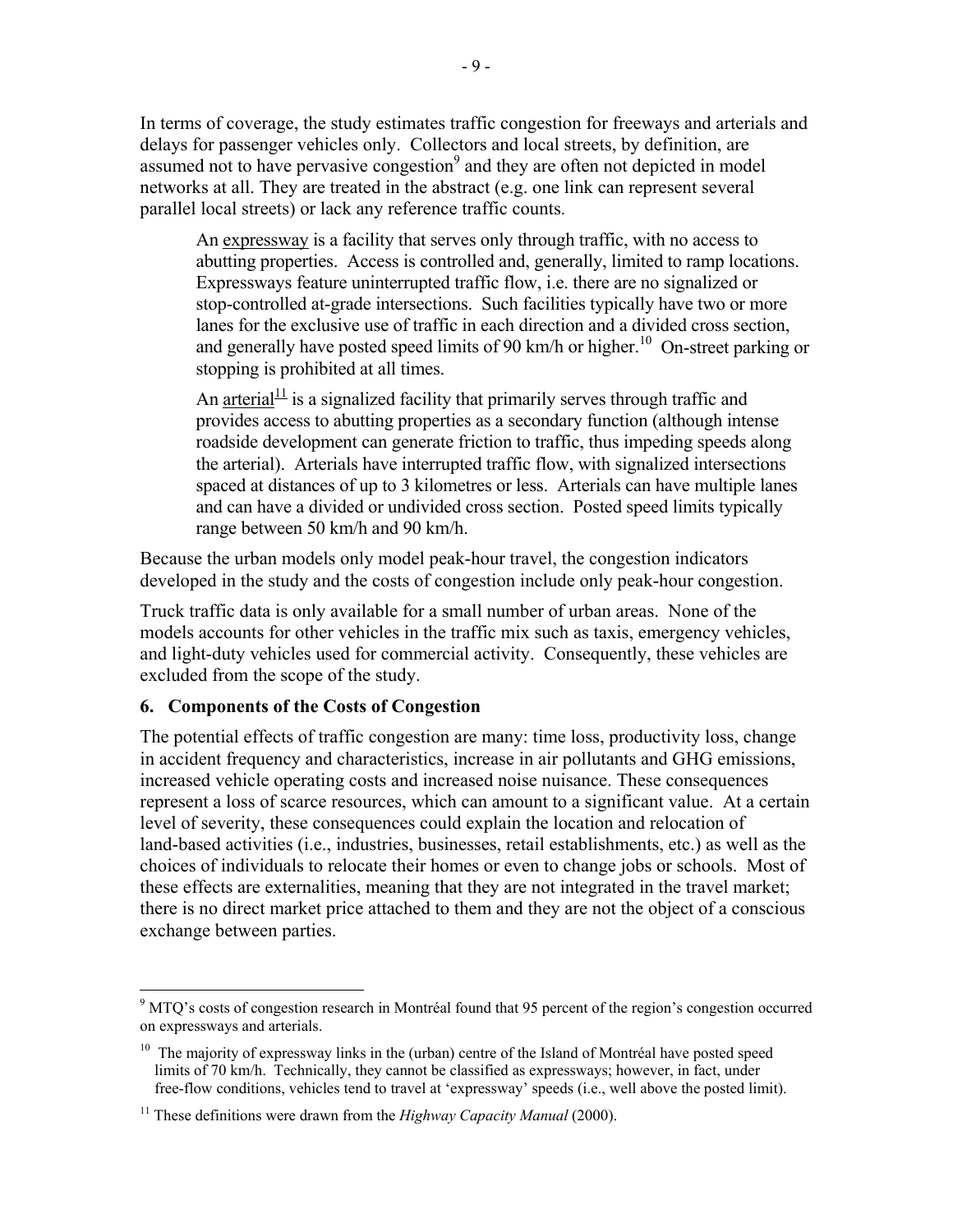<span id="page-12-0"></span>The costs evaluated in this research only cover three of the main components of costs of congestion: delay costs (time wasted in congested periods), fuel costs (fuel wasted due to congested conditions), and an imputed cost for GHG emissions due to traffic congestion for passenger vehicles.

A review of the literature done by this study found that the relation of congestion to accidents and noise is not clear in theory and cannot be appraised empirically either. So this possible impact of congestion could not be estimated empirically in this research.

### **6.1 Time Loss**

A unit price value for each of the three main components of congestion was used. The most important of these was the cost associated with time loss. To assess the costs of delay, Transport Canada's 1993 approach to travel time valuation was used.<sup>12</sup> This approach was adopted in the early 1990s, and because Transport Canada has been involved mostly in interurban travel issues, the methodological choices reflect this field of transport analysis (i.e., interurban rather than urban). The 1993 approach develops time values according to *business* and *non-business* trip purposes. Based on a review of the literature, the values were updated to reflect the base year for each urban area's travel demand forecasting model (i.e., the source of the congestion measurement data), and in turn updated to a common year (2002). The updated time values are summarized in Table 1 for business and non-business travel respectively.

It is important to note that the categorization of work and non-work trips is not consistent among the urban areas: this is evident from the range in the percentage breakdowns among the nine urban areas. In particular, the treatment of work-related trips varied (e.g., these appear not to have been included in Winnipeg, while an estimate was made for the Ottawa-Gatineau trips based on existing information). Also, breakdowns were not always available for peak-period travel (sometimes for the peak hour only or for the 24 hour period; this is important because work / work-related purposes could be over- or under-estimated respectively); and some estimates were available only for all modes (rather than just the automobile alone, although the automobile-based trips accounted for auto-persons [driver and passenger]). Finally, as noted, the Montréal and Québec City data are drawn from the actual link assignment, whereas the breakdowns from the other urban areas reflect survey or modelled trip matrices.

### **6.2 Fuel Wasted**

For the purposes of this research, the consultants applied a simplified fuel and GHG emission calculation *without distinction* by vehicle type; i.e. taking all motor vehicles in the model assignment as a single class of light-duty vehicles. However, fuel consumption and GHG emission rates continue to vary by link speed. The method is described below. It is based on one that is employed in the Virginia Tech microscopic energy and emission model (VT-Micro, a microscopic fuel consumption and emission model under development by researchers at Virginia Polytechnical Institute) and the

 $\overline{a}$ <sup>12</sup> Transport Canada. 1993. *Value of Passenger Time Savings*. Report TP11788.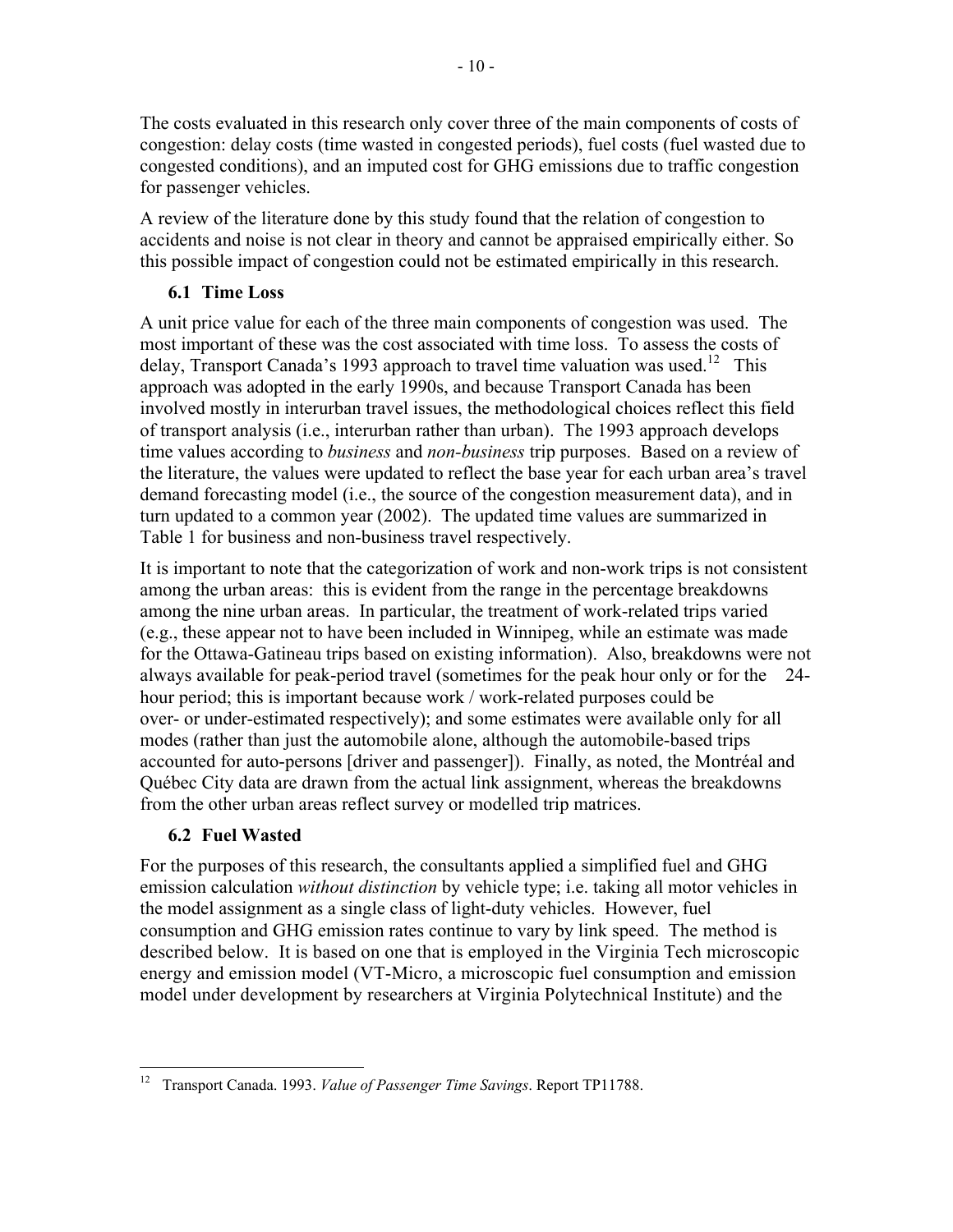Comprehensive Modal Emissions Model (CMEM). <sup>13</sup> The above models constitute the most recent and state-of-the-art energy and emission models and are categorized as either macroscopic or microscopic. Macroscopic models use average aggregate network parameters to estimate network-wide emission rates. Alternatively, microscopic models estimate instantaneous vehicle fuel consumption and emission rates, which are aggregated to estimate network-wide effectiveness measurement.

The study chose the CMEM model because of the network characteristics of the penalty function rather than the corridor-specific emissions ratings and speed relationships used by microscopic models. This method was used in lieu of the availability of network micro-simulation models, which estimate the dynamics of vehicle operations (i.e. acceleration, deceleration, cruise, etc.) and, in turn, fuel consumption and emissions, more precisely than travel demand models can. However, although the technology is evolving quickly, not all urban areas have network micro-simulation models, and those that exist address specific corridors only (these models are data- and computationally-intensive, precluding – for now – the ability to develop region-wide models).

Fuel consumption rates vary depending on the type of vehicle (i.e., gasoline-powered automobile versus diesel truck) and driving environment (i.e., urban versus freeway travel, un-congested versus congested travel).

The literature was referenced to determine appropriate fuel consumption and emission rates for air pollutants for various service levels as characterized by predefined Environmental Protection Agency (EPA) driving cycles.

These rates, derived from on-road vehicle testing of light duty gasoline-powered vehicles only, are summarized in Table 2. <sup>14</sup> The tables provide emission rates for various air pollutants (Criteria Air Contaminants) for both clean fleets (i.e., no high emitters) and a representative fleet in California (i.e. includes high emitters).

These data indicate that fuel consumption tends to increase with increased congestion (optimal fuel consumption is shown here to be achieved between 85 km/h and 105 km/h).

This research used the rates shown in Table 2, as being more closely representative of the Canadian vehicle fleet (i.e. including high emitters). Canadian data do not exist. The approximate average speeds represent the extremities of a speed range (e.g. the value for Arterial Level of Service (LoS) A represents 45 km/h or higher, for Freeway LoS D represents 85 km/h to 94 km/h, and for Arterial LoS E represents 20 km/h or less).

To estimate the cost of fuel wasted, unit prices (fuel prices) were used according to city, because fuel costs vary from one region to another in Canada. Unit prices vary according to fuel type (generally, diesel and gasoline). Since we are interested in the social costs of congestion, and not in private costs, taxes were excluded from the fuel prices. The total value of excessive fuel consumption is calculated by multiplying the total quantity of

<sup>&</sup>lt;sup>13</sup> (a modal emission model and vehicle emission data set developed by researchers at University of California Riverside).

<sup>&</sup>lt;sup>14</sup> See Hellinga, B and Chan, T. 2002.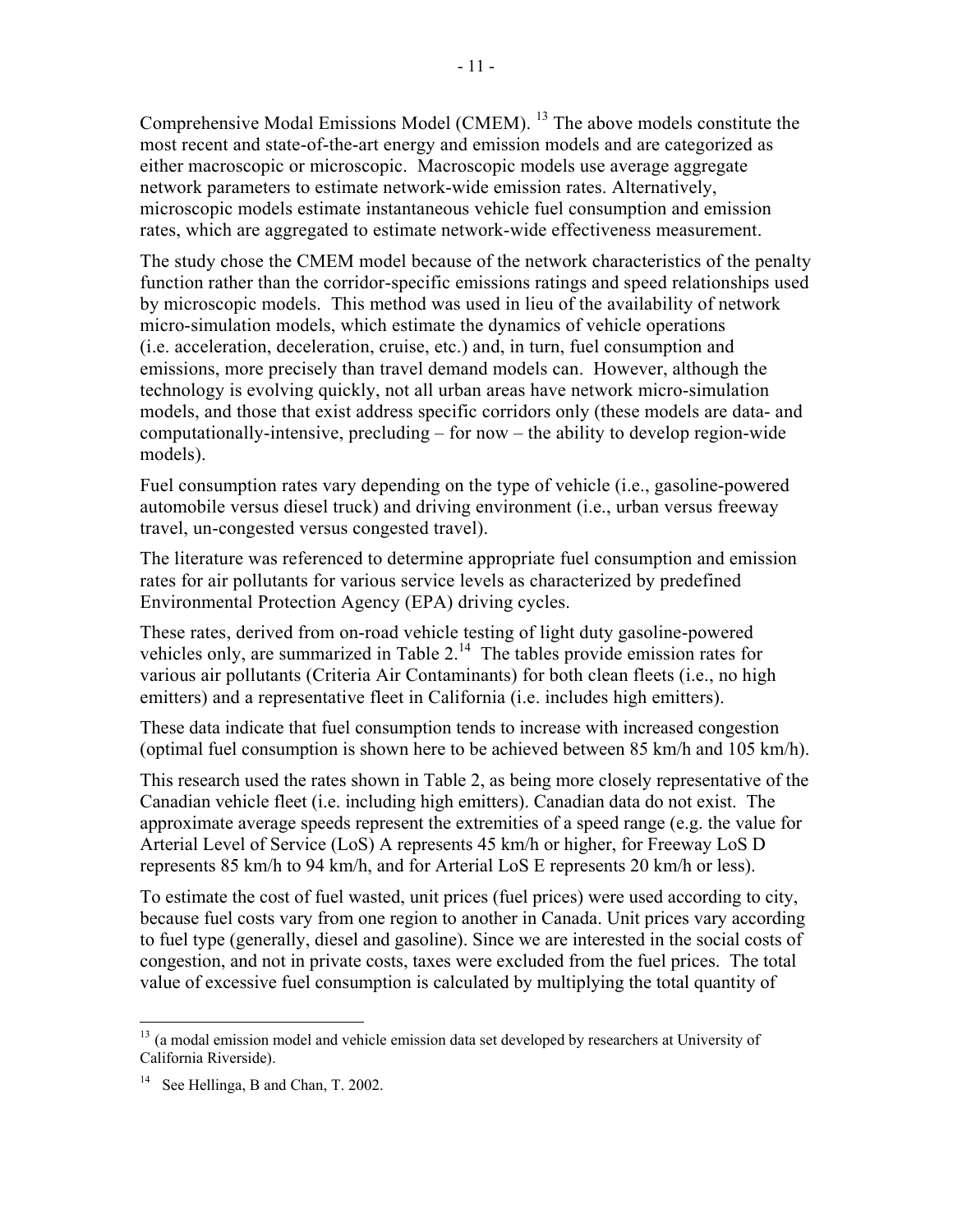<span id="page-14-0"></span>estimated fuel consumption by its unit value, without taxes. Table 3 lists the values to use for gasoline for each urban area according to the base year of the traffic model. Not all the urban models distinguish between gasoline and diesel. This distinction is at least available for Montréal, Edmonton, Calgary and Vancouver, but not for the other five urban areas. Also, the study did not differentiate between gasoline prices by octane level (these are average prices for all unleaded fuels), given the lack of data that could break down the models' outputs in a manner that could use this information.

### **6.3 Greenhouse Gas Emissions**

Environmental costs that are associated with congestion consist mainly of air pollutants and GHG emissions. Motor vehicle air pollutants are sulphur oxides  $(SO<sub>x</sub>)$ , nitrogen oxides ( $NO<sub>x</sub>$ ), volatile organic compounds ( $VOCs$ ), poly-aromatic hydrocarbons (PAH), hydrocarbons (HC), particulate matter (PM), methane (CH<sub>4</sub>) and carbon monoxide (CO).

It is well established that the engine of a vehicle travelling at 20 km/h on a congested road operates at a less efficient level than at 60 km/h. Fuel combustion is then proportionally higher, and accordingly so are atmospheric pollutant emissions. For each congested road, the excess air pollution caused by congestion is equivalent to the difference between the estimation of air pollution during congested times (for example, the peak period, at 20 km/h) and the estimation of air pollution at the congestion threshold (for example 60km/h). 15

In this research, only the costs of GHG emissions are estimated due to the fact that the estimation of other air pollutants requires a more precise analysis of the dynamics of vehicle operation than is available with travel demand forecasting models. GHG emissions are calculated as a function of fuel consumption (litres of diesel and gasoline fuel). Consequently, for all congested roadway links, additional GHG emissions are calculated directly with the additional diesel and gasoline consumed due to congestion.

To estimate the costs of congestion related to increased GHG emissions,  $CO<sub>2</sub>$  equivalent value was assumed based on a review of the literature. GHG emission values are quite difficult to assess in the absence of a market for  $CO<sub>2</sub>$  emission reduction. Some estimates, mainly those based on the potential impact of climate change and related environmental damage that are available in some studies, are too uncertain and insufficiently robust for broad application. Eventually, the Kyoto agreement and its implementation may facilitate the establishment of a real international market for those gases. The creation of a real market would set the true price for this damage to our climate's equilibrium, although the setting of this value will be strongly influenced by the technical feasibility of reducing emissions.

In the meantime, in order to cope with the range of air emission values, some authors propose to adopt a median value. The median, unlike the mean, is not affected by extreme values. Bell (1994)<sup>16</sup> compiled pollutant values from 37 different research studies and values proposed by governmental agencies in the United States. These

<sup>&</sup>lt;sup>15</sup> Environmental optimum is between speeds of 50 and 90 km/h, depending on which pollutant is being estimated.

<sup>16</sup> See Bell, Kevin. 1994.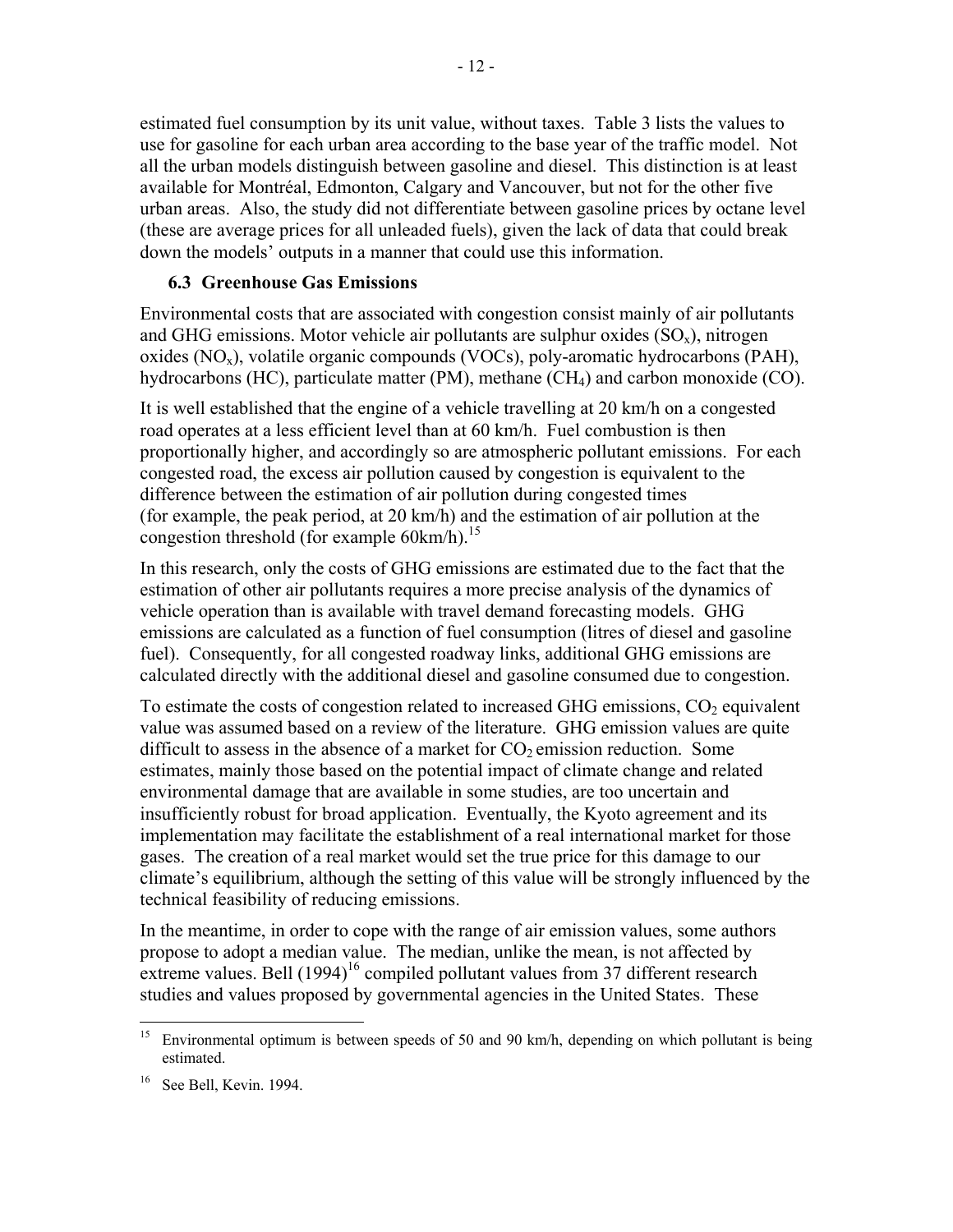<span id="page-15-0"></span>values, summarized in Table 4, were used for congestion studies in Montréal in 2001, and are also used for benefit-cost analysis by MTQ. In this research, Bell's values were translated into Canadian dollars and updated to more recent years.

## **7. Congestion Indicators**

The selection of relevant indicators is closely linked to the objective of the measurement exercise. The main objective of the congestion study was not to measure congestion in order to provide information to drivers about the day-to-day condition of the road network, but rather to provide policy makers with a rough order of magnitude of the (likely) annual impact and cost of congestion. After a review of the potential candidate indicators, the following four indicators were selected, based on relevance to the Canadian situation, data availability, data quality, practicality and replicability:

- Travel delay (extra time spent in congestion);
- Wasted fuel (due to slower speeds);
- ! Roadway congestion (relative importance of links with high volumes); and
- Travel rate (additional time required; related to travel delay but expressed as a ratio).

An additional indicator was developed for transit congestion (travel delay accrued by bus and rail transit that operates in mixed traffic). The need to develop an indicator for transit congestion was identified at the technical consultation meetings held with municipalities.

As mentioned earlier, the congestion indicators developed by this research reflect recurrent congestion. Non-recurrent congestion requires real-time speed-delay data. However, the concept of a dynamic 'traffic weather' map, such as that developed in Germany, may well represent the 'next generation' as described by Wachs (2003), but this also requires the availability of real-time data that covers a sufficiently representative number of roads, origins/destinations and time periods, and passenger vehicle fleets (i.e., taxis) that are equipped with GPS.

Congestion measurement is complex and multi-dimensional, so selection of multiple indicators was a meaningful way to provide a broad perspective on measuring and expressing congestion, one that could be applied immediately by transportation authorities in their analyses.

# **8. Main Findings on the Costs of Congestion in Urban Canada**

Table 5 summarizes the total costs of congestion, combining the time value of delay, the costs of wasted fuel and the costs of the resultant GHG emissions. The total annual cost of congestion ranges from \$2.3 billion (50 percent threshold) to about \$3.7 billion (70 percent threshold).

There is little existing information against which these costs can be compared: only the methodological similarity with the MTQ work for Montréal allows an usable reference with that research. The combined total costs of \$854 million (in 2002 dollars) for Montréal at this threshold are approximately 7 percent higher than the \$779 million calculated by the MTQ study for 1998. These differences reflect the value of inflation, as well as the slightly different methodological application of the distinction between work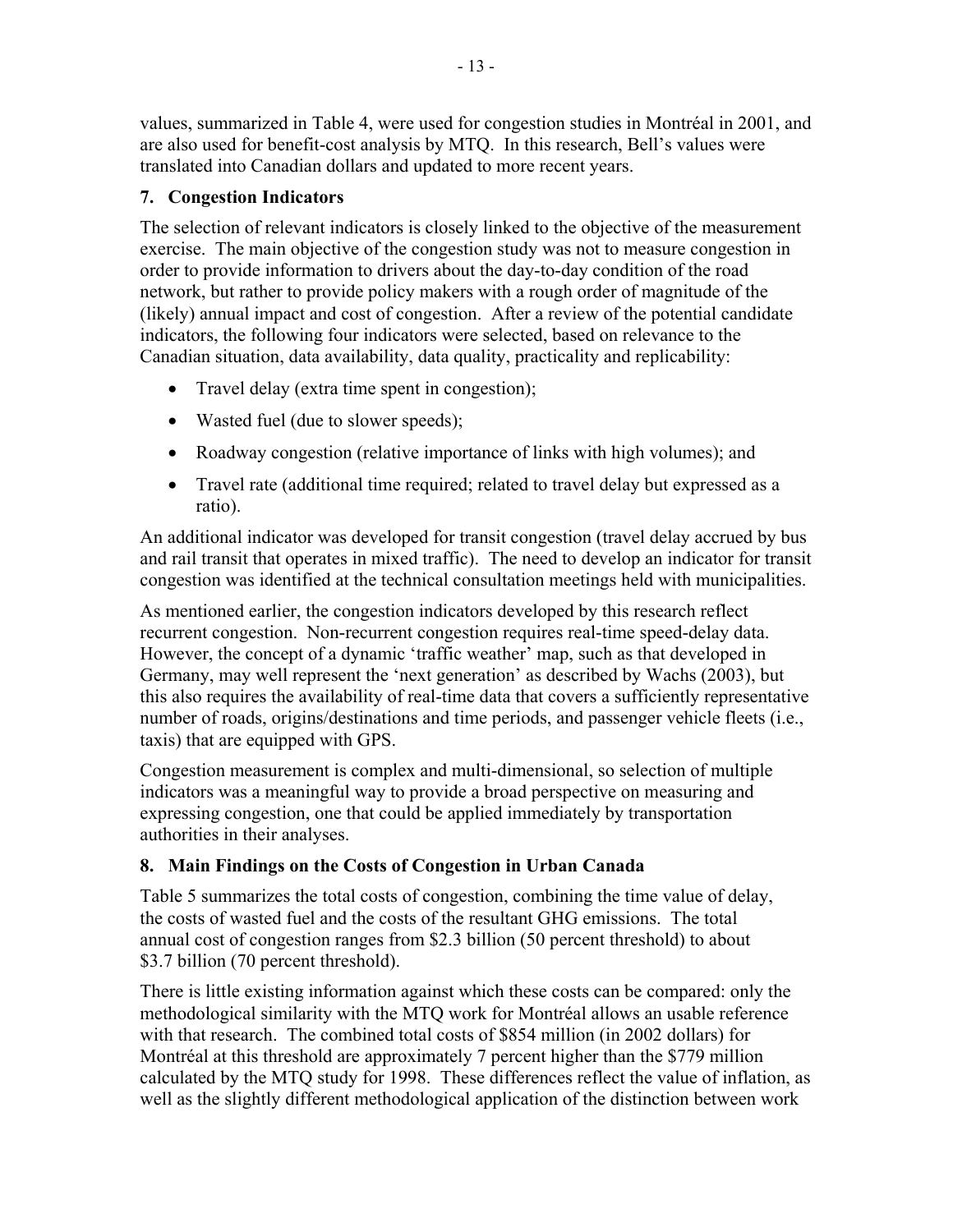and non-work trips, differences in the methods for calculating fuel consumption<sup>17</sup> and the fact that the MTQ study also accounted for vehicle operating costs and the costs of pollutant emissions. The costs of the time lost in delay - \$795 million (2002 dollars) in the current research and \$704 million (1998 dollars) in the MTQ's work - compare similarly well. The difference of 13 percent is largely attributable to time unit values. Consequently, the results of the current research appear reasonable.

The only other comparison is with the Vancouver studies, which estimated costs for auto travellers in the order of \$0.7 billion. The \$0.4 to \$0.6 billion in costs estimated in this research are lower than the earlier Vancouver studies; however, the methodological bases differed (free-flow was used as a threshold in the BC study and unit time value was also different), thus limiting comparability with the earlier studies.

The total annual cost of delay due to congestion ranges from \$2.0 billion (50 percent threshold) to \$3.4 billion (70 percent threshold).Table 6 indicates that the time value of delay represents the greatest component of cost – in the order of 80 percent and upward, with an overall average of over 90 percent. These proportions are consistent with the findings of other studies that estimated congestion using different methods. Edmonton and Calgary were unable to provide specific figures regarding wasted fuel or emissions. Accordingly, costs of these components could not be calculated.

Table 7 expresses associated costs of wasted fuel due to congestion. For the seven urban areas for which data were available, the annual cost of wasted fuel ranges between \$176 million (50 percent threshold) and \$213 million (70 percent threshold).

Table 8 summarizes the costs of the annual GHG emissions that occur under congested conditions. The monetary values are shown in 2002 dollars. The values are based upon the estimated 1998 median rate of \$29.97 per tonne of  $CO<sub>2</sub>$ . To ensure consistency with other costs, the 1998 median rate was inflated to a 2002 value of \$32.82 per tonne of  $CO<sub>2</sub>$ according to the Consumer Price Index.<sup>18</sup> For the seven urban areas for which wasted fuel estimates were available, the value of the GHG emissions ranges from \$38 million at the 50 percent threshold to \$46 million at the 70 percent threshold.

A comparison of the congestion estimates in this research with those of American urban areas was beyond the scope of this study. The ability to make such comparisons is limited, in part because the methodological approaches differ. However, by way of illustration, the aforementioned MTQ study did compare the results for Montréal with those of three similarly-sized urban areas in the U.S. (populations between 2 and 4 million). It found that Montréal's congestion levels were lower than those of its American counterparts (such as Boston, Dallas, St. Louis and Seattle), and cited reasons such as higher urban population densities, higher rates of public transit use and lower car ownership rates as explanatory factors.

<sup>&</sup>lt;sup>17</sup> The study conducted by Transports Québec estimated 60.9 million litres of fuel at the  $60\%$ threshold – less than half the 135.3 M litres estimated in this research at the same threshold. This variation is due to methodological differences between the two studies mentioned above.

<sup>&</sup>lt;sup>18</sup> This yielded an inflation rate of 9.5% over the four-year period. See Statistics Canada (2004). *Consumer Price Index, historical summary.*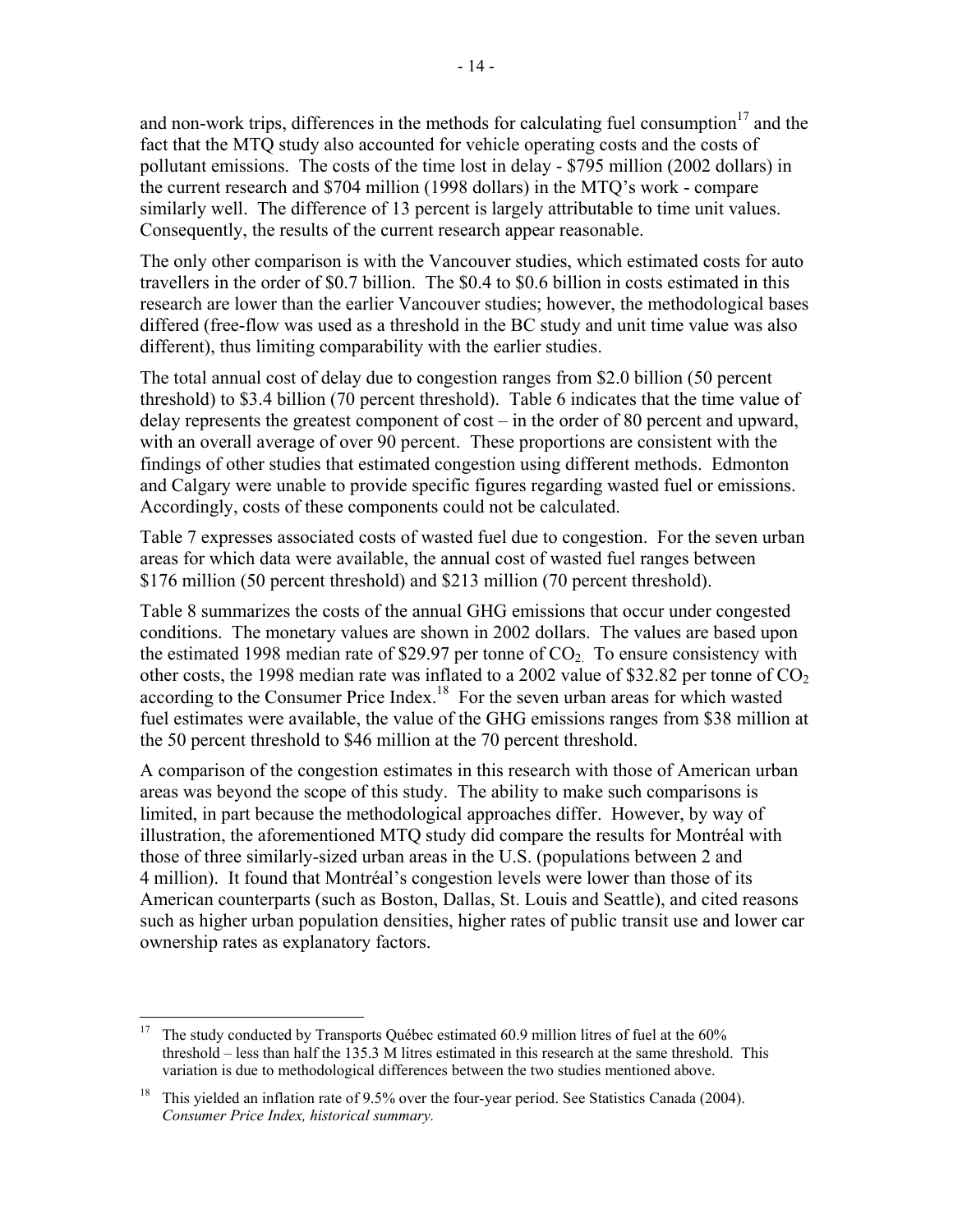<span id="page-17-0"></span>Canada's population is expected to continue to grow at its recent pace, notably through continued immigration. Recent forecasts anticipate population growth of about 0.75 percent per annum to 2020. Greater urbanization is anticipated as well, as population expansion continues to be concentrated in urban areas, and is expected to rise over 80 percent as small cities continue to grow.

All underlying trends suggest that road traffic will continue to expand rapidly, in the absence of major economic shocks or policy changes. Gross Domestic Product (GDP) growth is anticipated to be greater than 2 percent p.a., and if recent trends continue, car ownership and use will rise by more than that, approaching 3 percent p.a.

### **10. Future Research**

The consultant study makes a number of recommendations to improve and complement the current estimates of traffic congestion in Canada:

- Lack of data and common definitions and considerable variation among models, in terms of structure and coverage, are critical considerations in congestion estimation, and prevent a simple comparison of the nine urban areas:
	- o There is a need for municipalities to develop common definitions for network link categorizations, to be able to model traffic beyond the peak period, and to incorporate freight and commercial vehicle traffic into the models.
	- o In the short term, municipalities should be encouraged to conduct origin-destination surveys on a regular basis and to expand the surveys' vehicle coverage to freight and commercial vehicle traffic. In the longer term, municipalities would also benefit from collecting 'real-time' data on speed and volumes through the use of geographical positioning system technologies, and improving network micro-simulation models<sup>19</sup>.
	- o A better understanding of the magnitude and importance of non-recurrent congestion on costs, fuel consumption and emissions is also critical to a comprehensive picture of urban congestion in Canada. This would involve collecting more traffic data derived from major incidents.
- ! Complementing the *engineering* approach estimates with an *economic* definition of congestion and associated cost estimates is necessary to allow a full understanding of the topic and of the potential actions that could be taken to address traffic congestion.

<sup>&</sup>lt;u>.</u> <sup>19</sup> Network micro-simulation models are computer models where the movements of individual vehicles travelling around road networks are represented. These models, presumably, provide a better, and 'purer', representation of actual driver behaviour and network performance. They are becoming increasingly popular for the evaluation and development of road traffic management and control systems.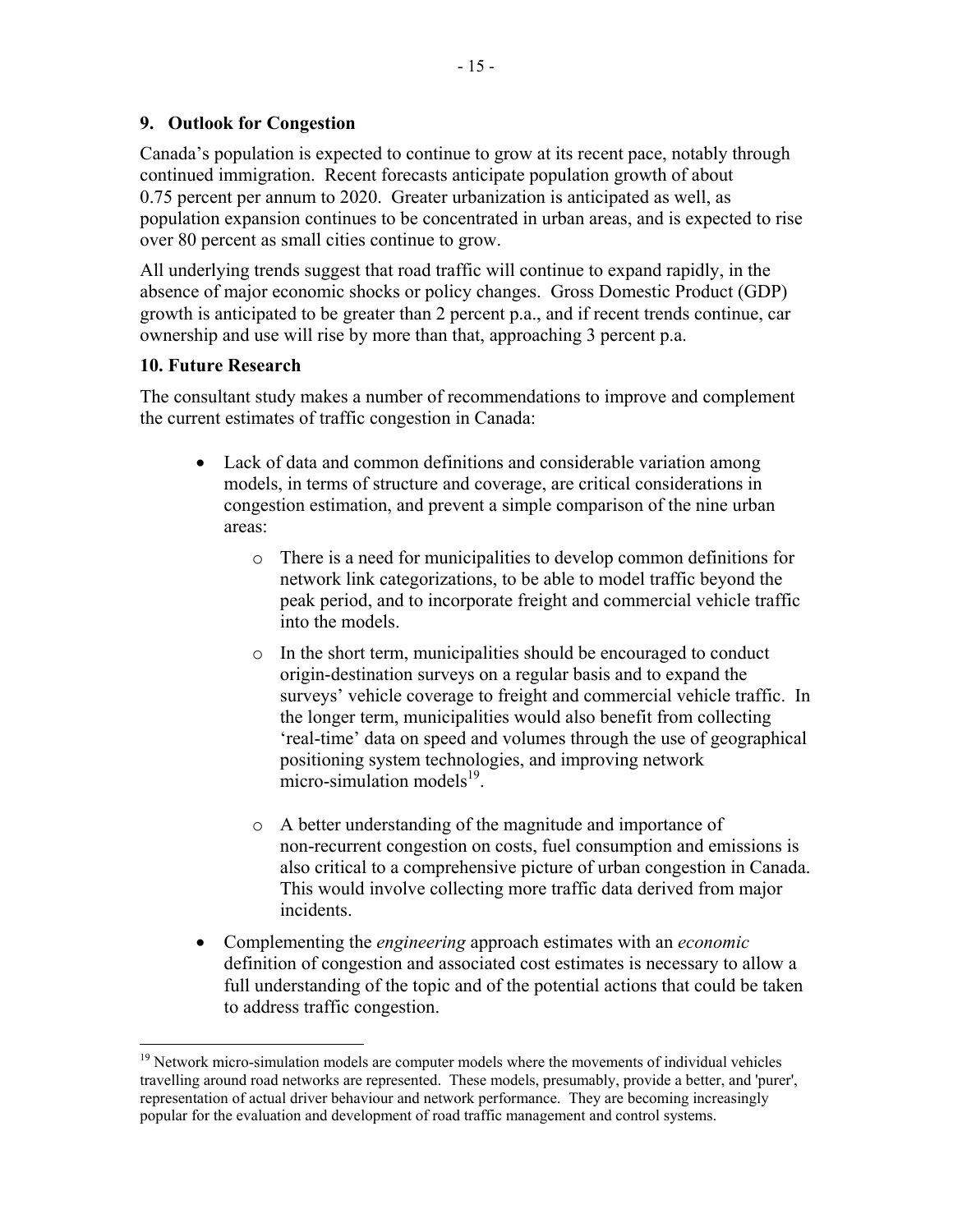### <span id="page-18-0"></span>**11. Conclusions**

*The Cost of Urban Congestion in Canada* study is an important first step in achieving a better understanding of the nature and extent of congestion in Canada, and in developing a consistent approach to estimating it.

The study found that urban recurrent congestion costs Canadians between \$2.3 billion and \$3.7 billion in 2002 dollar values. More than 90 percent of this cost is time lost in traffic by drivers and passengers; 7 percent is attributable to increased fuel consumption; and 3 percent is from increased GHG emissions.

This estimate of congestion costs is conservative, since it does not include the costs of non-recurrent congestion (i.e. congestion caused by random events, such as bad weather, accidents, stalled vehicles and other incidents). It also does not include costs to the freight transportation sector, vehicle operating costs (other than fuel) and the increase in noise nuisance. In addition, the estimates address only peak-period congestion, but not off-peak congestion, which is known to occur in many urban areas. More data is required to better understand their costs.

The study concludes that the lack of data and the considerable variation among models is a critical consideration in congestion estimation, and prevents a comprehensive estimation of congestion across the nine urban areas considered under the study. Therefore, encouraging municipalities to collect more and better congestion-related data and the development of common modelling approaches for implementing congestion measurements is very important to fully understand the congestion phenomena.

It is, therefore, difficult to draw accurate comparisons between each city, since data and how it is collected in each city are different, and each city has different perceptions of what congested road conditions are. However, such congestion indicators, if collected over time, could be particularly useful in tracking congestion trends.

This study represents only a first step, albeit an important one on this subject, by suggesting a methodology that Canadian municipalities could use to develop their own congestion estimates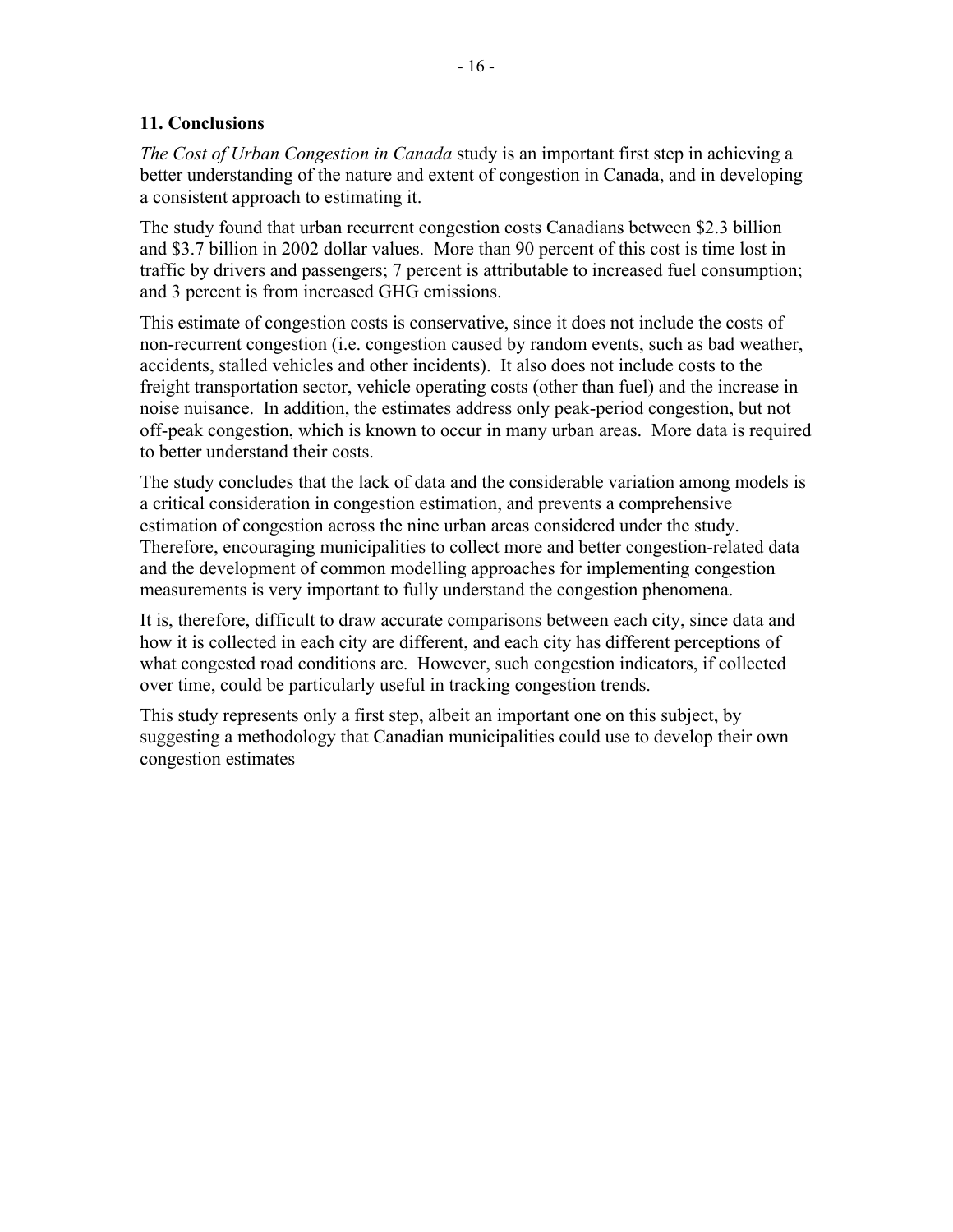### <span id="page-19-0"></span>**Annex 1**

| Urban Area      | Year | $\%$ Work /<br>Work-Related * % Non-Work* |     | $$/hr - Work /$<br>Work-Related | $$/hr - Non-Work$ |
|-----------------|------|-------------------------------------------|-----|---------------------------------|-------------------|
| Vancouver       | 2003 | 48%                                       | 52% | \$29.72                         | \$9.26            |
| Edmonton        | 2000 | 31%                                       | 69% | \$25.48                         | \$7.84            |
| Calgary         | 2001 | 37%                                       | 63% | \$28.57                         | \$8.79            |
| Winnipeg        | 1992 | 88%                                       | 12% | \$24.71                         | \$7.63            |
| Hamilton        | 2001 | 36%                                       | 64% | \$29.64                         | \$9.14            |
| Toronto         | 2001 | 55%                                       | 45% | \$30.86                         | \$9.50            |
| Ottawa-Gatineau | 1995 | 43%                                       | 57% | \$31.35                         | \$9.67            |
| Montréal        | 1998 | 70%                                       | 30% | \$27.32                         | \$8.48            |
| Québec City     | 2001 | 58%                                       | 42% | \$25.96                         | \$8.15            |

**Table 1. Factors Used to Calculate Costs of Delay (2002 \$)** 

\*Trip purpose factors were provided by respective urban authorities (Edmonton, Calgary, Montréal, Québec City) or derived by the consultant from their model (Winnipeg) or travel survey (Vancouver, Toronto, Hamilton, Ottawa-Gatineau).

| Driving Cycle      | Approximate<br>Average Speed | AQ Emission $(g/veh-km)$ |           |          | Fuel<br>$(ml/veh-km)$ |
|--------------------|------------------------------|--------------------------|-----------|----------|-----------------------|
|                    | (km/h)                       | CO                       | <b>HC</b> | $NO_{x}$ |                       |
| Arterial LOS A-B   | 45                           | 8.99                     | 0.81      | 0.55     | 81.98                 |
| Arterial LOS C-D   | 30                           | 10.70                    | 1.01      | 0.60     | 95.92                 |
| Arterial LOS E-F   | 20                           | 15.48                    | 1.49      | 0.78     | 141.59                |
| Freeway High-Speed | 105                          | 9.48                     | 0.59      | 0.65     | 65.22                 |
| Freeway LOS A-C    | 95                           | 9.29                     | 0.55      | 0.61     | 63.79                 |
| Freeway LOS D      | 85                           | 9.25                     | 0.67      | 0.59     | 62.81                 |
| Freeway LOS E      | 50                           | 8.63                     | 0.82      | 0.52     | 71.84                 |
| Freeway LOS F      | 30                           | 10.56                    | 1.00      | 0.62     | 98.28                 |
| Freeway LOS G      | 20                           | 11.28                    | 1.09      | 0.54     | 113.13                |

**Table 2. Canadian Fleet Representative Penalty Function**

Source: Simulation results using CMEM model coefficients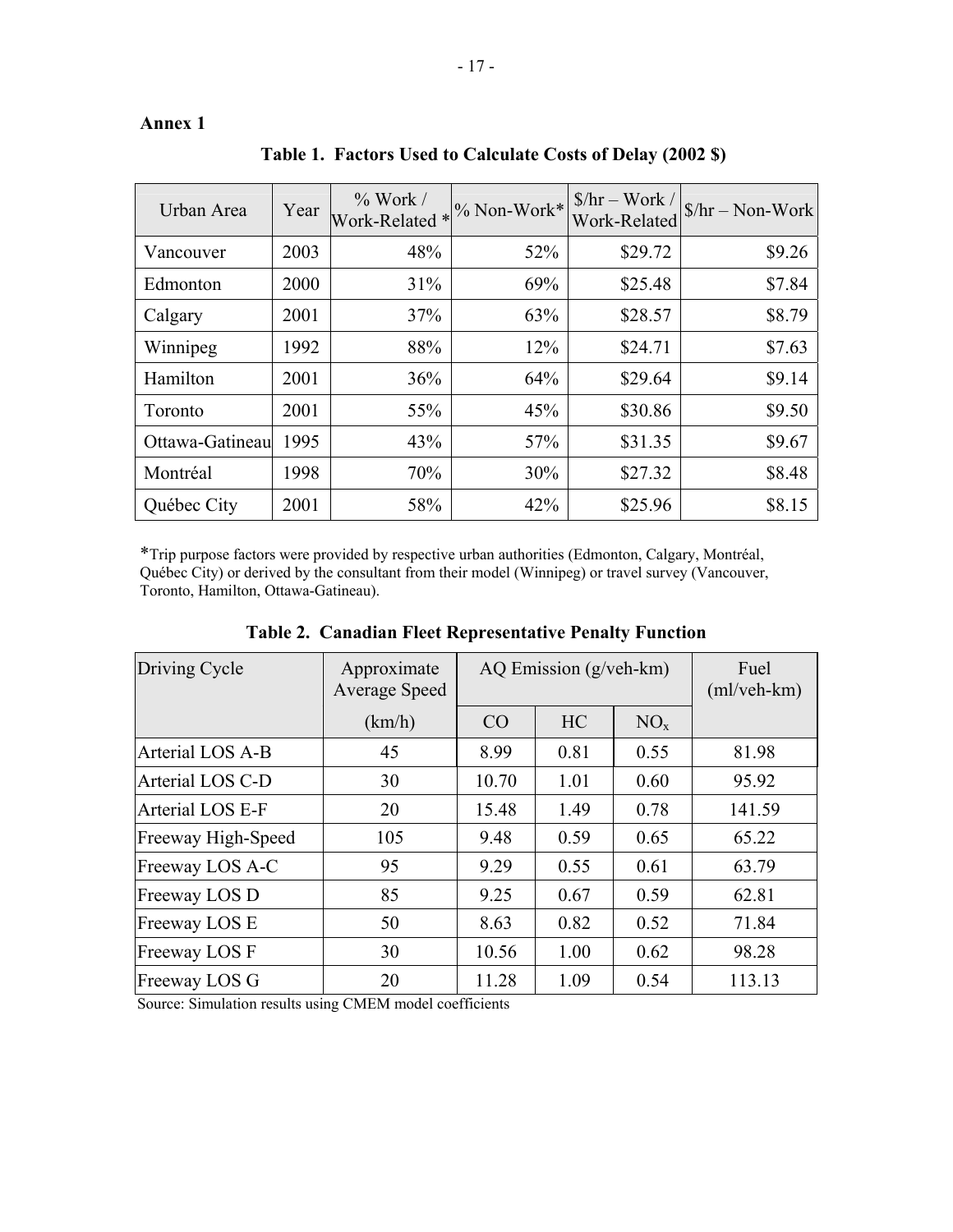| Urban area      | Base year | Regular Unleaded<br>Gasoline-<br>excluding taxes | Regular Unleaded Gasoline -<br>excluding taxes $(2002 \text{ } \frac{\pi}{6})^{20}$ |
|-----------------|-----------|--------------------------------------------------|-------------------------------------------------------------------------------------|
| Vancouver       | 1996      | 30.41 $\ell$ /1                                  | 38.65 $\ell$ /1                                                                     |
| Edmonton        | 2000      | 40.74 $\ell$ /1                                  | 41.22 $\ell$ /1                                                                     |
| Calgary         | 2001      | 41.64 $\ell$ /1                                  | 42.09 $\ell$ /1                                                                     |
| Winnipeg        | 1992      | 27.95 $\ell$ /1                                  | 37.95 $\ell$ /1                                                                     |
| Toronto         | 2001      | 37.72 $\ell$ /1                                  | 38.20 $\ell$ /1                                                                     |
| Hamilton        | 2001      | 36.33 $\ell$ /1                                  | 36.30 $\ell$ /1                                                                     |
| Ottawa-Gatineau | 1995      | 25.91 $\ell$ /1                                  | 37.30 $\ell$ /1                                                                     |
| Montréal        | 1998      | 21.86 $\ell$ /1                                  | 35.41 $\ell$ /1                                                                     |
| Québec City     | 1996      | $27.74 \; \epsilon/l$                            | 37.49 $\ell$ /1                                                                     |

**Table 3. Regular Unleaded Gasoline Prices for Each Urban Area** 

Source: M.J. Ervin & Associates

|  |  | <b>Table 4. Air Emission Median Values</b> |  |  |
|--|--|--------------------------------------------|--|--|
|--|--|--------------------------------------------|--|--|

|                     | CO <sub>2</sub> | <b>CO</b>  | HC                      | NO <sub>x</sub> | SOX        | <b>PM</b>  |
|---------------------|-----------------|------------|-------------------------|-----------------|------------|------------|
| 1990 US\$/short ton | \$20            | \$907      | \$3,300                 | \$4,209         | \$1,793    | \$2,496    |
| 1990 C\$/short ton  | \$23.34         | \$1,058.26 | \$3,850.35              | \$4,910.95      | \$2,092.03 | \$2,912.27 |
| 1998 C\$/short ton  | \$27.19         | \$1,232.88 | $$4,485.66$ $$5,721.26$ |                 | \$2,437.21 | \$3,392.79 |
| 1998 C\$/ton        | \$29.97         | \$1,359.00 | \$4,944.54              | \$6,306.54      | \$2,686.54 | \$3,739.87 |

Adapted from Convergence Research, 1994 in Litman, 1995. The U.S. dollar was worth C\$1.16667 in 1990 and the 1990 Canadian dollar was worth C\$1.165 in 1998. A metric tonne is equivalent to 1.1023 short tonnes.

 $20$  Most recent common year available.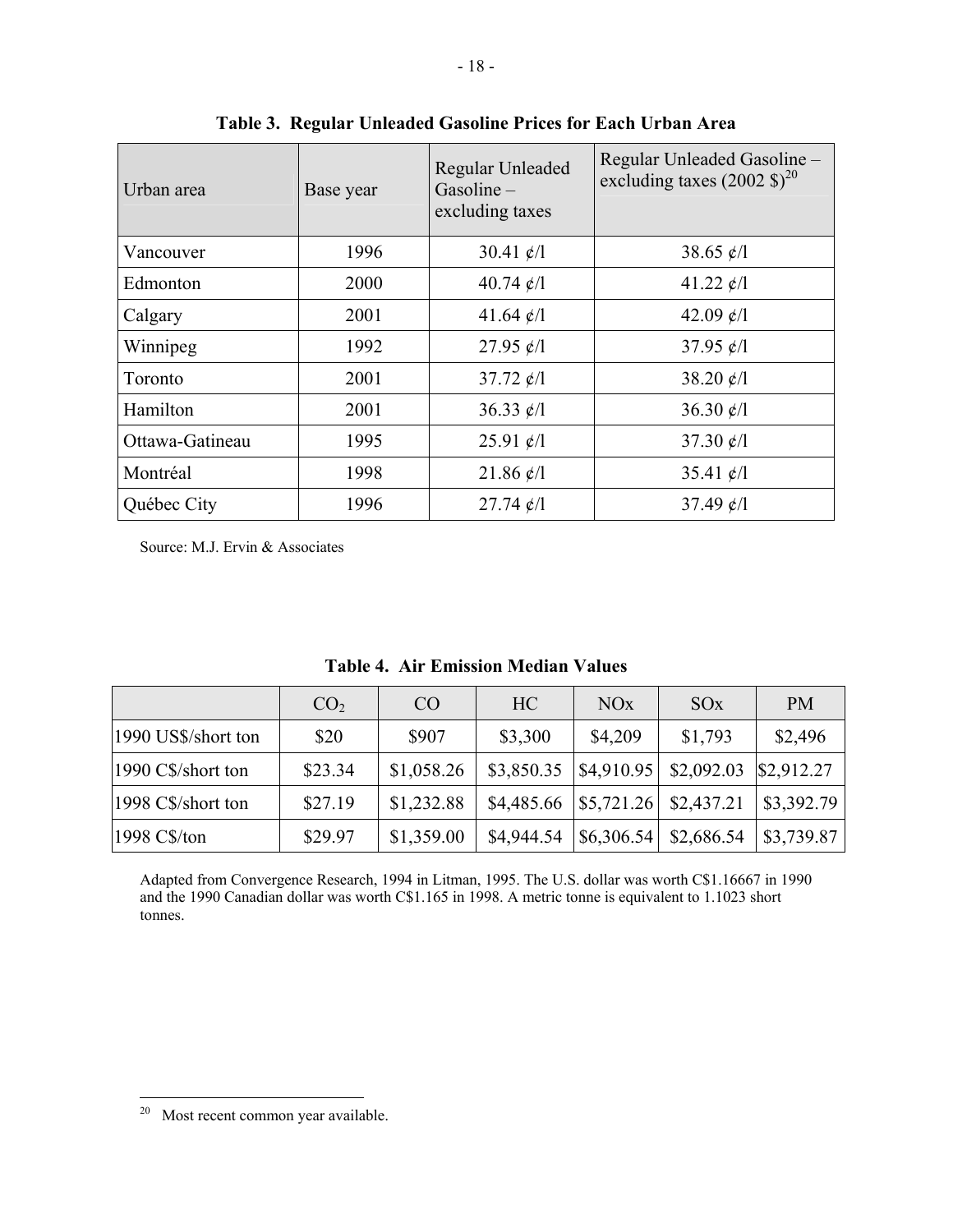| Urban Area            | Year                   | at $50\%$<br>Threshold | at $60\%$<br>Threshold | at $70\%$<br>Threshold |
|-----------------------|------------------------|------------------------|------------------------|------------------------|
| Vancouver             | 2003                   | \$402.8                | \$516.8                | \$628.7                |
| Edmonton              | 2000                   | \$49.4                 | \$62.1                 | \$74.1                 |
| Calgary               | 2001                   | \$94.6                 | \$112.4                | \$121.4                |
| Winnipeg              | 1992                   | \$48.4                 | \$77.2                 | \$104.0                |
| Hamilton (all)        | 2001                   | \$6.6                  | \$11.3                 | \$16.9                 |
| Toronto               | 2001                   | \$889.6                | \$1,267.3              | \$1,631.7              |
| Ottawa-Gatineau (all) | 1995                   | \$39.6                 | \$61.5                 | \$88.6                 |
| Montréal              | 1998                   | \$701.9                | \$854.0                | \$986.9                |
| Québec City           | 2001                   | \$37.5                 | \$52.3                 | \$68.4                 |
|                       | Total, all urban areas | \$2,270.2              | \$3,015.0              | \$3,720.6              |

**Table 5. Total Costs of Congestion (2002 \$)** 

**Table 6. Proportion of Congestion Costs Attributable to Delay (2002 \$)** 

| Urban Area            | Year                   | at $50\%$<br>Threshold | at $60\%$<br>Threshold | at $70\%$<br>Threshold |
|-----------------------|------------------------|------------------------|------------------------|------------------------|
| Vancouver             | 2003                   | 92.4%                  | 91.9%                  | 92.7%                  |
| Edmonton & Calgary    | 2000/2001              |                        |                        |                        |
| Winnipeg              | 1992                   | 88.1%                  | 88.0%                  | 90.2%                  |
| Hamilton (all)        | 2001                   | 79.4%                  | 85.4%                  | 90.1%                  |
| Toronto               | 2001                   | 87.4%                  | 90.4%                  | 92.4%                  |
| Ottawa-Gatineau (all) | 1995                   | 84.4%                  | 87.0%                  | 90.4%                  |
| Montréal              | 1998                   | 92.3%                  | 93.1%                  | 93.9%                  |
| Québec City           | 2001                   | 87.4%                  | 87.0%                  | 88.5%                  |
|                       | Total, all urban areas | 90.6%                  | 91.8%                  | 93.0%                  |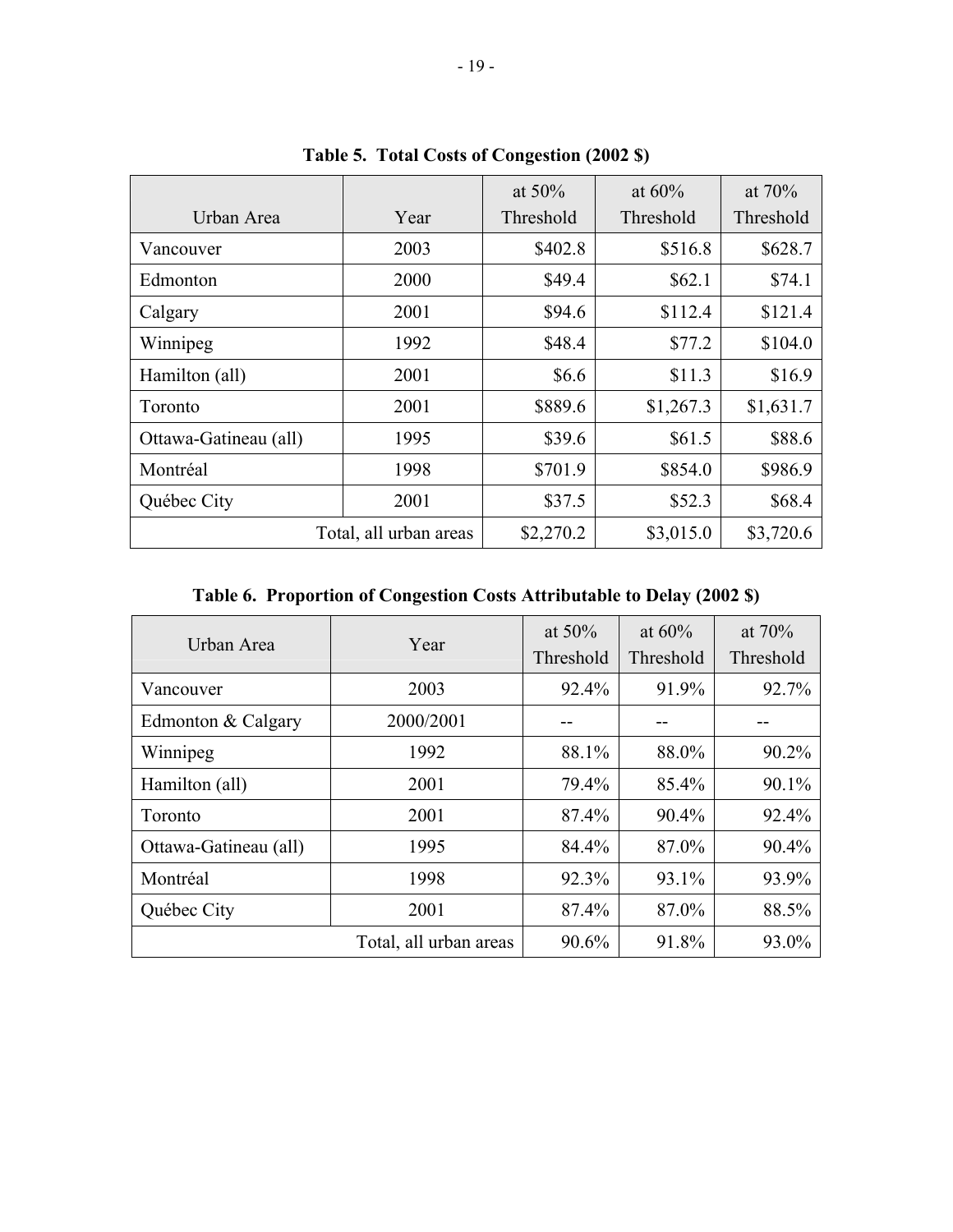|                        | at $50\%$ |         | at $60\%$ |         | at $70%$                                                               |             |
|------------------------|-----------|---------|-----------|---------|------------------------------------------------------------------------|-------------|
| Urban Area)            | Threshold |         | Threshold |         |                                                                        | Threshold   |
|                        |           |         |           |         | $L$ , millions $\$ millions $L$ , millions $\$ millions $L$ , millions | \$ millions |
| Vancouver              | 65.4      | \$25.3  | 89.0      | \$34.4  | 98.3                                                                   | \$38.0      |
| Edmonton & Calgary     |           |         |           |         |                                                                        |             |
| Winnipeg               | 12.6      | \$4.8   | 20.1      | \$7.6   | 22.2                                                                   | \$8.4       |
| Hamilton (all)         | 3.0       | \$1.1   | 3.7       | \$1.4   | 3.8                                                                    | \$1.4       |
| Toronto                | 241.3     | \$92.2  | 263.8     | \$100.8 | 267.8                                                                  | \$102.3     |
| Ottawa-Gatineau (all)  | 13.5      | \$5.1   | 17.6      | \$6.6   | 18.7                                                                   | \$7.0       |
| Montréal               | 124.0     | \$43.9  | 135.3     | \$47.9  | 138.7                                                                  | \$49.1      |
| Québec City            | 10.4      | \$3.9   | 15.0      | \$5.6   | 17.3                                                                   | \$6.5       |
| Total, all urban areas | 470.2     | \$176.2 | 544.4     | \$204.2 | 566.8                                                                  | \$212.7     |

**Table 7. Annual Costs of Wasted Fuel (2002 \$)** 

**Table 8. Annual Costs of Greenhouse Gas Emissions from Delay (2002 \$)** 

|                        | at $50\%$ |              | at $60\%$ |              | at $70%$  |              |  |
|------------------------|-----------|--------------|-----------|--------------|-----------|--------------|--|
| Urban Area             | Threshold |              |           | Threshold    |           | Threshold    |  |
|                        | Tonnes    | \$, millions | Tonnes    | \$, millions | Tonnes    | \$, millions |  |
| Vancouver              | 161,521   | \$5.3        | 219,713   | \$7.2        | 242,791   | \$8.0        |  |
| Edmonton               | --        | --           | $-$       | $- -$        | $-$       |              |  |
| Calgary                | --        | --           |           | --           |           |              |  |
| Winnipeg               | 31,003    | \$1.0        | 49,569    | \$1.6        | 54,686    | \$1.8        |  |
| Hamilton (all)         | 7,512     | \$0.2        | 9,196     | \$0.3        | 9,271     | \$0.3        |  |
|                        |           |              |           |              |           |              |  |
| Toronto                | 595,709   | \$19.6       | 651,318   | \$21.4       | 661,226   | \$21.7       |  |
| Ottawa-Gatineau (all)  | 33,447    | \$1.1        | 43,385    | \$1.4        | 46,107    | \$1.5        |  |
|                        |           |              |           |              |           |              |  |
| Montréal               | 306,100   | \$10.0       | 334,100   | \$11.0       | 342,500   | \$11.2       |  |
| Québec City            | 25,600    | \$0.8        | 36,900    | \$1.2        | 42,700    | \$1.4        |  |
| Total, all urban areas | 1,160,800 | \$38.1       | 1,344,200 | \$44.1       | 1,399,300 | \$45.9       |  |